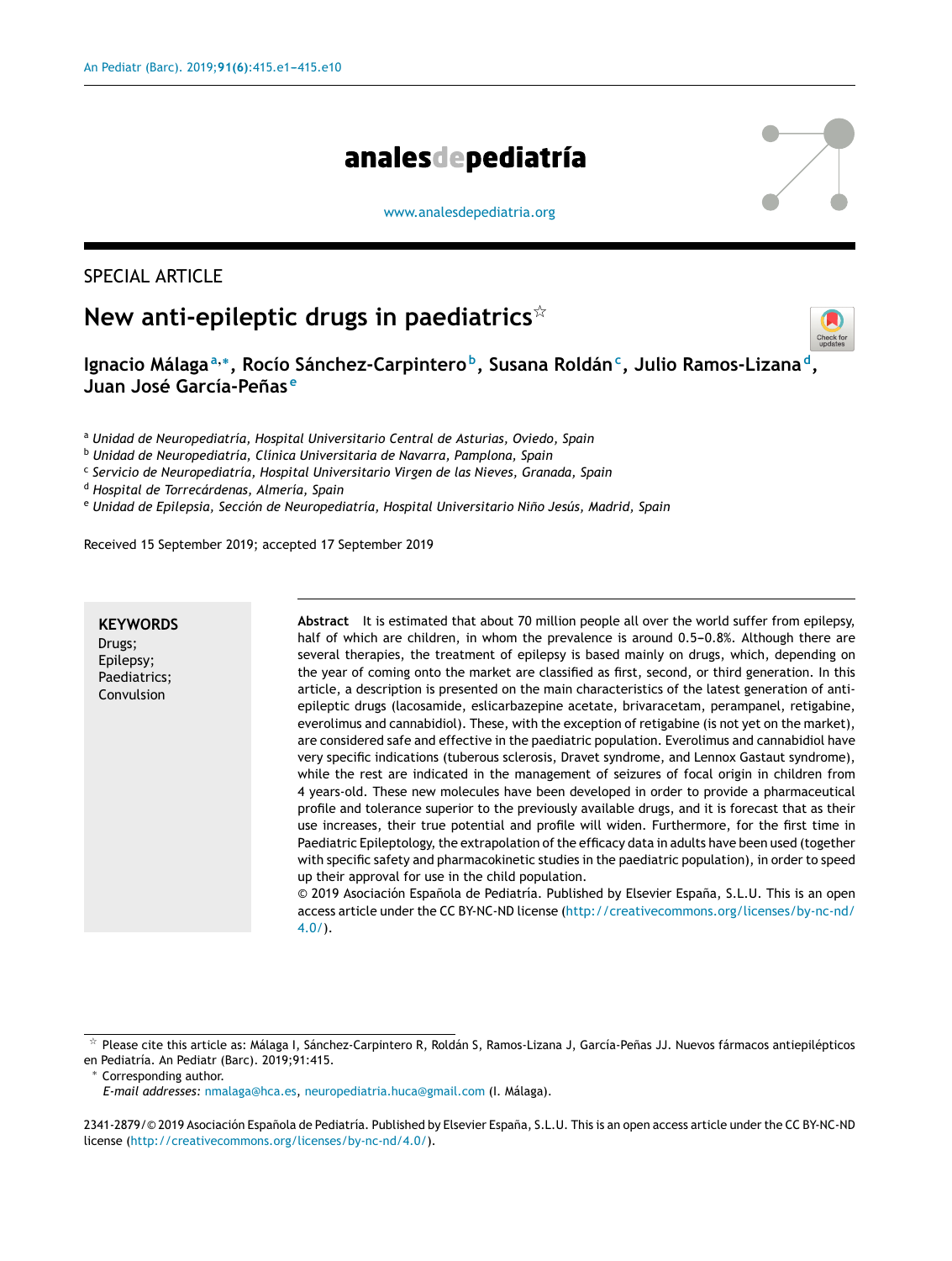## **PALABRAS CLAVE**

Fármacos; Epilepsia; Pediatría; Convulsión

#### **Nuevos fármacos antiepilépticos en Pediatría**

**Resumen** Se estima que unos 70 millones de personas padecen epilepsia a nivel mundial de los cuales más de la mitad son niños, en los que la prevalencia estimada se sitúa en torno al 0,5-0,8%. Aunque existen diversas terapias, el tratamiento de la epilepsia se basa mayoritariamente en fármacos, que en función de su año de comercialización se clasifican como de primera, segunda o tercera generación. En el presente artículo se revisan las principales características de los fármacos antiepilépticos de última generación (lacosamida, acetato de eslicarbazepina, brivaracetam, perampanel, retigabina, everolimus y cannabidiol) que, con excepción de la retigabina (ya no está comercializada), se consideran seguros y efectivos en población pediátrica. El everolimus y el cannabidiol tienen indicaciones muy concretas (esclerosis tuberosa, síndrome de Dravet y síndrome de Lennox Gastaut) mientras que el resto están indicados en el manejo de crisis de origen focal en niños a partir de 4 años. Estas nuevas moléculas han sido desarrolladas para aportar un perfil farmacocinético y de tolerancia superior a los fármacos previamente disponibles y es previsible que a medida que aumente su uso, se vaya perfilando y ampliando su verdadero potencial. Además, por primera vez en epileptología pediátrica, se ha utilizado la extrapolación de datos de efectividad en adultos (junto con estudios de seguridad y farmacocinética específicos en población pediátrica), para acelerar la aprobación de uso en población infantil.

© 2019 Asociación Española de Pediatría. Publicado por Elsevier España, S.L.U. Este es un artículo Open Access bajo la licencia CC BY-NC-ND ([http://creativecommons.org/licenses/by](http://creativecommons.org/licenses/by-nc-nd/4.0/)[nc-nd/4.0/\)](http://creativecommons.org/licenses/by-nc-nd/4.0/).

# **Introduction**

It is estimated that approximately 70 million people worldwide suffer from epilepsy, of who more than half are of paediatric age.<sup>1-3</sup> Thus, this is a relatively frequent neurologic disorder in children that impairs the quality of life of patients and their families, poses a substantial burden to society and with a significant economic impact on health care systems.[1](#page-8-0)

The term epilepsy encompasses a broad and heterogeneous range of disorders and syndromes with a high variability in terms of the aetiology, severity and course of disease. All of the above has significant implications in terms of diagnosis and management, which, depending on the geographical area, the complexity of the case and the availability of health care providers, are carried out at different levels of specialization (general practitioners, general paediatricians, neurologists, paediatric neurologists or paediatric epileptologists).

Epilepsy is a disease that is clearly influenced by the level of development of a society, as both its incidence and prevalence are higher in developing countries (it is estimated that between 75% and 80% of new cases occur in these regions). $3,4$  The incidence of seizures is highest in the first year of life (100 cases/100 000) and decreases with age until reaching a rate of approximately 20 cases/100 000 in adolescence. The estimated overall prevalence in the paediatric age group (<16 years) is of  $0.5\%$ -0.8%,  $5.6$  with a predominance of focal forms (59%-63%) and a lesser frequency of generalised epilepsy (12%-29%), although in 20% of cases the classification may vary in the same patient during the course of the disease.  $5,7$ 

In children as well as adults, the treatment of epilepsy is mostly based on the use of drugs (either in monotherapy or combined therapy), and the remaining approaches (surgery, neuromodulation, ketogenic diet) are used much less frequently. In addition, most patients managed with nonpharmacological approaches require drugs as adjuvant treatment to achieve optimal seizure control.

Antiepileptic drugs are molecules that act at different levels of the synapse with the aim of modifying the excitatory and/or inhibitory responses through different mechanisms (sodium or calcium channels, GABA receptors, glutamate, etc). Their mechanisms of action are diverse, and are not even fully understood in some of the drugs [\(Fig.](#page-2-0) 1), and there are excellent review articles on the subject. $8-10$  At present, there are more than 25 drugs classified based on the year they were authorised for distribution as first-, second- or third-generation ([Table](#page-3-0) 1).  $11,12$ 

The management of epilepsy in the paediatric age group has specific characteristics, since many of the forms of epilepsy in this population are different from those found in adults (including most of the epileptic syndromes), and so does the management of antiepileptic drugs and the potential adverse events or sequelae derived from their use, as they differ from those in adults.<sup>[11](#page-8-0)</sup> On the other hand, there are also similarities with the management in adults, specifically, the disease progression and response to treatment of focal-onset seizures is similar in children aged 2 or more years and in adult patients, which makes it possible to extrapolate data from adult studies to expedite authorization of new drugs for use in children. $13$ 

Obtaining authorization for use of new antiepileptic drugs in the paediatric population usually takes years, which encourages off-label use in this age group. This results in a lack of safety for the patient (absence of validated data on the dosage, safety and tolerability) and ethical and legal problems for the prescriber.<sup>[13](#page-8-0)</sup> Extrapolation, a term initially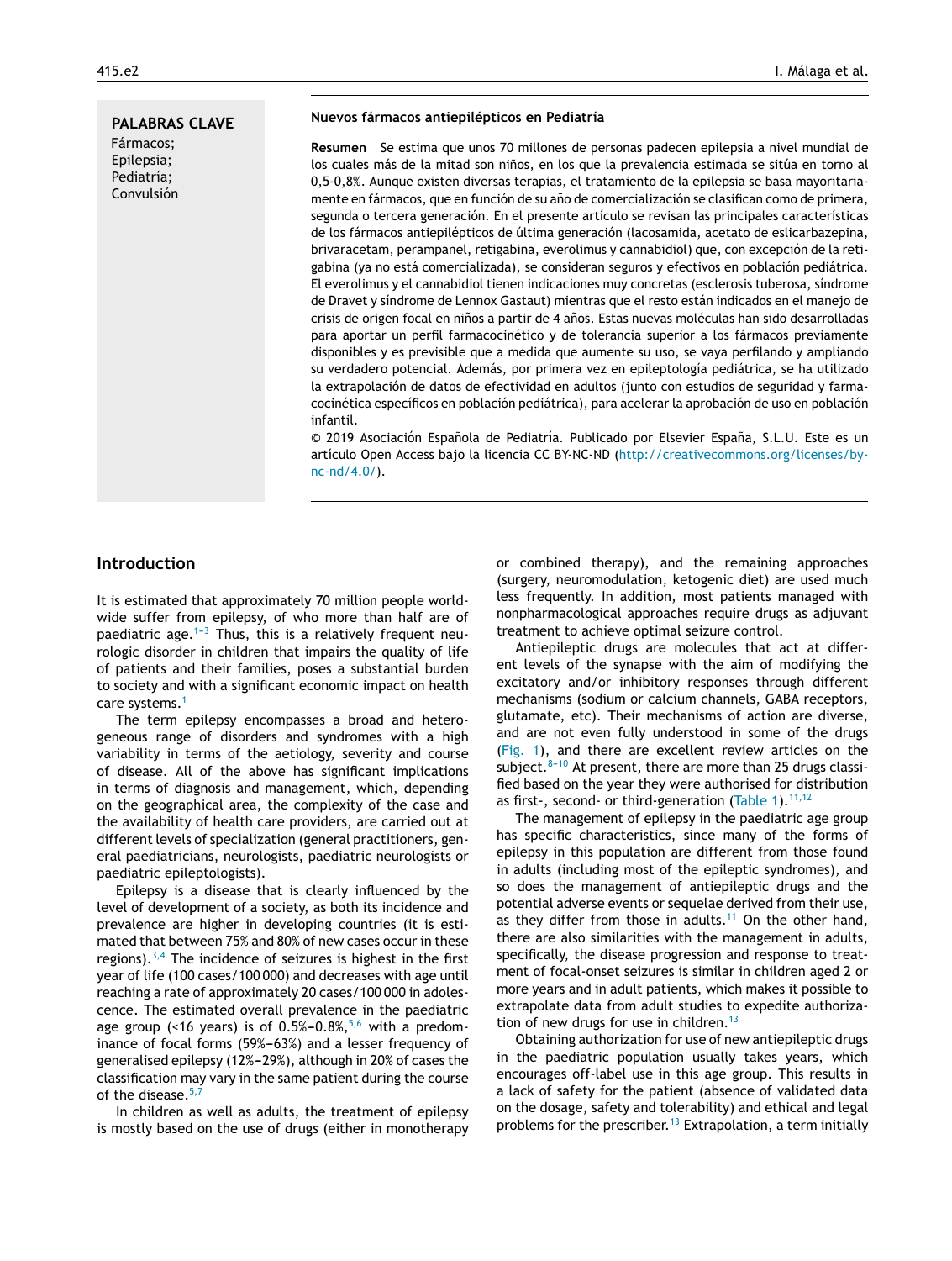<span id="page-2-0"></span>

**Figure 1** Simplified representation of the mechanism of action of the main antiepileptic drugs in the synapsis. GABA-T: GABA transaminase (enzyme inducing the degradation of GABA). GAT-1: GABA transporter type 1 (removes GABA from the synaptic cleft after the synapse).

established by the Food and Drug Administration (FDA) in 1994 and now used and validated at the international level, may be used to shorten the time elapsed between authorization of a drug for use in adults and its authorization for use in children.<sup>[13,14](#page-8-0)</sup> In paediatrics, the aim of extrapolation is to guarantee the efficient use of data obtained in adults in the development of drugs for use in the paediatric population. Extrapolation is defined as ''extending information and conclusions available from studies in one or more subgroups of the patient population (source population(s)), or in related conditions or with related medicinal products, in order to make inferences for another subgroup of the population (target population), or condition or product, thus reducing the amount of, or general need for, additional evidence generation (types of studies, design modifications, number of patients required) needed to reach conclusions.''[13,15](#page-8-0) In order to extrapolate information on drugs, several conditions must be assumed to be true, the most important of which are: (a) that the course of disease is similar in adults children, (b) that the response to treatment is similar in adults and children, and (c) that the response to exposure to the drug is similar in both populations.  $13,15$ 

In epilepsy, extrapolation cannot be performed generally, as there are significant differences between children and adults in its aetiology, types of epileptic syndromes and natural history, but similarities have been established in focal-onset seizures between children aged 4 or more years and adults.<sup>[13](#page-8-0)</sup> Nevertheless, it is important to take into account that while it is possible to assume similarities in efficacy, it is not possible to extrapolate data on other aspects such as dosage, pharmacokinetics or safety, and therefore studies in the paediatric age group continue to be necessary.

In this study, we will merely review the main novelties in pharmacological management of epilepsy in the paediatric age group. This last generation of drugs is the first to include molecules whose effectiveness in children has not been demonstrated through specific double-blind randomised controlled clinical trials, but based on the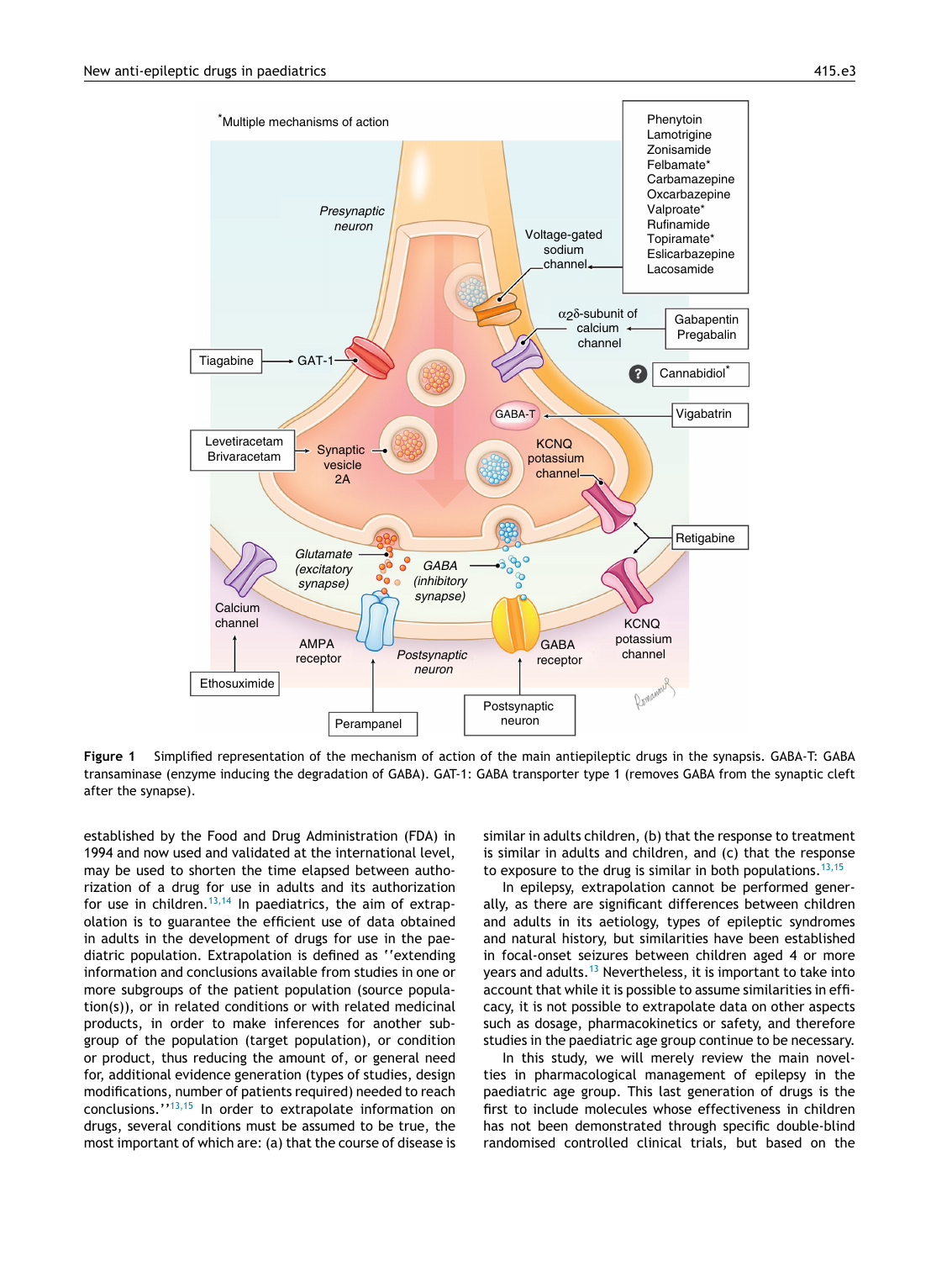|                   | Drug                      | International abbreviation | Date of introduction in market |
|-------------------|---------------------------|----------------------------|--------------------------------|
| First generation  | <b>Bromide</b>            |                            | 1857                           |
|                   | Phenobarbital             | <b>PB</b>                  | 1912                           |
|                   | Phenytoin                 | PHT                        | 1960                           |
|                   | Primidone                 | <b>PRM</b>                 | 1960                           |
|                   | Sulthiame                 | <b>STM</b>                 | 1960                           |
|                   | Carbamazepine             | <b>CBZ</b>                 | 1965                           |
|                   | Valproate                 | <b>VPA</b>                 | 1970                           |
| Second generation | Clobazam                  | <b>CLB</b>                 | 1979                           |
|                   | Vigabatrin                | <b>VGB</b>                 | 1989                           |
|                   | Oxcarbazepine             | OXC                        | 1990                           |
|                   | Lamotrigine               | <b>LTG</b>                 | 1991                           |
|                   | Gabapentin                | <b>GBP</b>                 | 1994                           |
|                   | Felbamate                 | <b>FBM</b>                 | 1994                           |
|                   | Topiramate                | <b>TPM</b>                 | 1995                           |
|                   | Tiagabine                 | <b>TGB</b>                 | 1996                           |
|                   | Levetiracetam             | <b>LEV</b>                 | 2000                           |
|                   | Pregabalin                | PGB                        | 2005                           |
|                   | Zonisamide                | <b>ZNS</b>                 | 2007                           |
|                   | Stiripentol               | <b>STP</b>                 | 2007                           |
|                   | Rufinamide                | <b>RUF</b>                 | 2007                           |
| Third generation  | Eslicarbazepine (acetate) | <b>ESL</b>                 | 2010                           |
|                   | Lacosamide                | <b>LCM</b>                 | 2010                           |
|                   | Retigabine/ezogabine      | RTG/EZG                    | 2011                           |
|                   | Perampanel                | <b>PER</b>                 | 2012                           |
|                   | Everolimus                | <b>EVR</b>                 | 2017                           |
|                   | Brivaracetam              | <b>BRV</b>                 | 2018                           |
|                   | Cannabidiol               | <b>CBD</b>                 | 2019                           |

<span id="page-3-0"></span>**Table 1** Main antiepileptic drugs and year of introduction in Europe (authorization of the European Medicines Agency), in chronological order.

extrapolation from data obtained in adult studies (eslicarbazepine acetate, brivaracetam, lacosamide, perampanel).

# **Eslicarbazepine acetate (ESL)**

Eslicarbazepine acetate is a third-generation drug in the carboxamide family (CBZ, OXC) that acts by blocking voltage-gated sodium channels, resulting in a slow inactivation of neuron excitability. It was initially authorised for use in adults in Europe by the EMA in 2010 and later in 2013 in the United States by the FDA for adjuvant treatment of focal-onset seizures with or without secondary generalization. This indication was subsequently extended to include use as monotherapy. Since 2017 it has been authorised for use in the paediatric population for adjuvant treatment of focal-onset seizures with or without secondarily generalised seizures in children aged 4 or more years (FDA) or children aged 6 or more years (EMA), making it the first antiepileptic drug approved for use in children based on extrapolation. The main advantages of ESL are its administration as a single daily dose (which facilitates adherence to treatment), the absence of significant interactions with other drugs and a favourable safety profile, as no significant changes in haematology or chemistry parameters have been described. In this regard, hyponatraemia tends to be less frequent in comparison with  $OXC.$ <sup>[11,16](#page-8-0)</sup> The adverse effects seem to be dose-dependent and are presented in [Table](#page-4-0) 2. This drug does not seem to cause cognitive or behavioural adverse effects in children.<sup>[17](#page-8-0)</sup>

# **Lacosamide (LCM)**

Lacosamide is a functionalised amino acid that acts on the neuron by enhancing selective slow inactivation of voltagegated sodium channels. It does not affect rapid inactivation, so it is believed to modulate the pathological neuronal hyperexcitability without altering the physiological function of the cell.<sup>[18](#page-8-0)</sup> It was first authorised for use in adults aged more than 17 years by the FDA (2008) for adjuvant treatment of focal-onset seizures with or without secondary generalization. Since 2017, it has been authorised by the EMA and the FDA for use as monotherapy or add-on treatment in children from age 4 years. Lacosamide has the advantage of being an effective, safe and well-tolerated drug in the paediatric population, with little interaction with other drugs and that may delivered by both the enteral and parenteral routes. Furthermore, based on case series published in the past 5 years, in the future it could be considered a safe and effective treatment for status epilepticus and refractory status epilepticus in the paediatric age group.<sup>[19](#page-8-0)</sup> [Table](#page-4-0) 2 presents the most frequent adverse events, revealing a favourable neurotoxicity profile: depression in 9.5%, memory changes in 7.4% and other forms of cognitive impairment in  $4.3\%$ .  $11,20$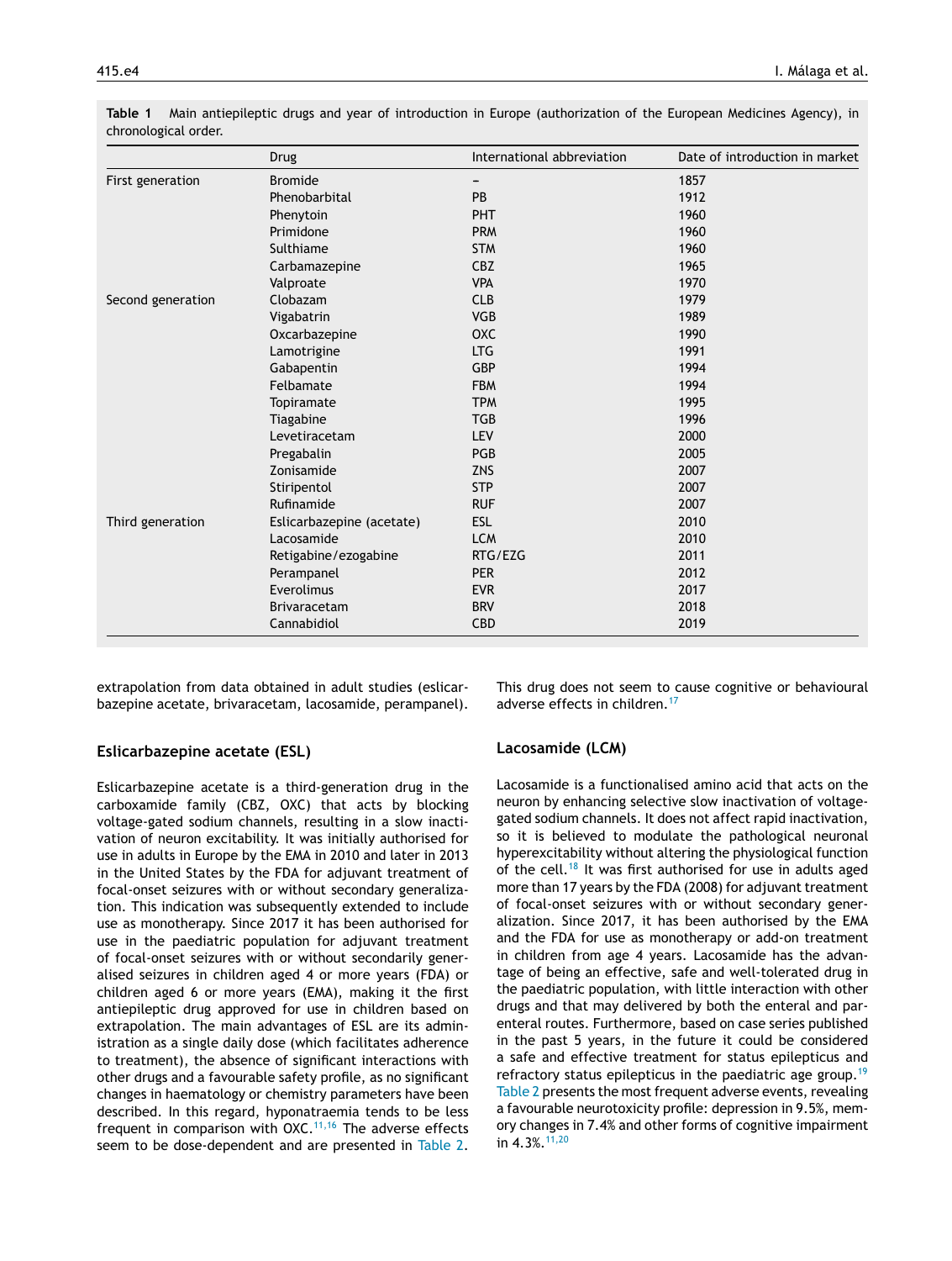<span id="page-4-0"></span>**Table 2** Main characteristics of third-generation AEDs used in the paediatric population.

| Name                                          | Laboratory                                            | target                                                                    | Therapeutic Indication in children<br>(starting age)                                                                                                                                                                                                                                                                                                                | Recommended dosage Route of                                                                                                                                                                                                                                                                                                                                                           | administra-<br>tion | Most frequent<br>adverse effects                                                                                                                                         |
|-----------------------------------------------|-------------------------------------------------------|---------------------------------------------------------------------------|---------------------------------------------------------------------------------------------------------------------------------------------------------------------------------------------------------------------------------------------------------------------------------------------------------------------------------------------------------------------|---------------------------------------------------------------------------------------------------------------------------------------------------------------------------------------------------------------------------------------------------------------------------------------------------------------------------------------------------------------------------------------|---------------------|--------------------------------------------------------------------------------------------------------------------------------------------------------------------------|
| Eslicarbazepine Sunovion<br>acetate (ESL)     | Pharmaceu-<br>ticals/<br>BIAL-Portela channel<br>USA. | Voltage-<br>gated<br>sodium<br>inhibition                                 | Adjuvant treatment for<br>focal-onset seizures<br>(with or without<br>secondary<br>generalization) in<br>children $\geq$ 4 years (FDA,<br>2017) or $\geq$ 6 years (EMA,<br>2016)                                                                                                                                                                                    | Starting dose:<br>10-20 mg/kg/day in a<br>single daily dose.<br>Increases of<br>200-400 mg every<br>$1-2$ weeks.<br>Maintenance dose:<br>$20-60$ mg/kg/day<br>Maximum dose:<br>1200 mg/day.<br>Weight >60 kg: adult<br>dosage.                                                                                                                                                        | Oral                | In 80% of patients.<br>Dizziness,<br>somnolence,<br>nausea, diplopia,<br>headache,<br>vomiting, changes<br>in coordination,<br>blurry vision,<br>vertigo and<br>fatigue. |
| Lacosamide<br>(LCM)                           | UCB Inc.                                              | Modulation<br>of slow<br>inactivation<br>of sodium<br>channels            | Use as monotherapy or<br>adjuvant therapy for<br>treatment of focal-onset in 2 daily doses).<br>seizures (with or without Weekly increases of<br>secondary<br>generalization) in<br>children $\geq$ 4 years (EMA,<br>FDA, 2017)                                                                                                                                     | Starting dose:<br>2 mg/kg/day (divided<br>2 mg/kg/day.<br>Maintenance dose:<br>Weight of 11-30 kg:<br>6-12 mg/kg/day<br>Weight 30-50 kg:<br>4-8 mg/kg/day<br>Weight $\geq$ 50 kg:<br>Starting dose:<br>100 mg/day (divided<br>in 2 daily doses).<br>Weekly increases of<br>100 mg/day.<br>Maintenance dose:<br>Monotherapy:<br>300-400 mg/day<br>Adjuvant therapy:<br>200-400 mg/day. | Oral, IV            | In 30%-59% of<br>patients. Nausea,<br>vomiting,<br>instability,<br>dizziness,<br>nystagmus,<br>weakness,<br>headache.                                                    |
| Retigabine<br>$(RTG)$ /<br>ezogabine<br>(EZG) | Glaxo-<br>SmithKline                                  | Modulation<br>of sodium<br>channels<br>and GABA<br>receptors              | No                                                                                                                                                                                                                                                                                                                                                                  |                                                                                                                                                                                                                                                                                                                                                                                       | Oral                | Authorization<br>withdrawn by FDA<br>and EMA due to<br>adverse events<br>related to the<br>pigmentation of<br>skin and the<br>retina.                                    |
| Perampanel<br>(PER)                           | Eisai Inc.                                            | Non-<br>competitive<br><b>AMPA</b><br>glutamate<br>receptor<br>antagonist | In children >12 years as<br>monotherapy (FDA,<br>2017) or adjuvant<br>therapy (FDA, EMA,<br>2012) for focal-onset<br>seizures with or without<br>secondary generalization response.<br>In children >4 years for<br>use as monotherapy or<br>adjuvant treatment for<br>focal-onset seizures with 12 mg/day)<br>or without secondary<br>generalization (FDA,<br>2018) | Starting dose:<br>2 mg/day as a single<br>daily dose<br>Increases weekly (or<br>further apart) in 2 mg<br>increments based on<br>Maintenance dose:<br>8 mg/day.<br>Maximum dose:                                                                                                                                                                                                      | Oral                | In up to 70% of<br>patients.<br>Dizziness,<br>somnolence,<br>aggressiveness,<br>irritability, loss of<br>appetite, rhinitis.                                             |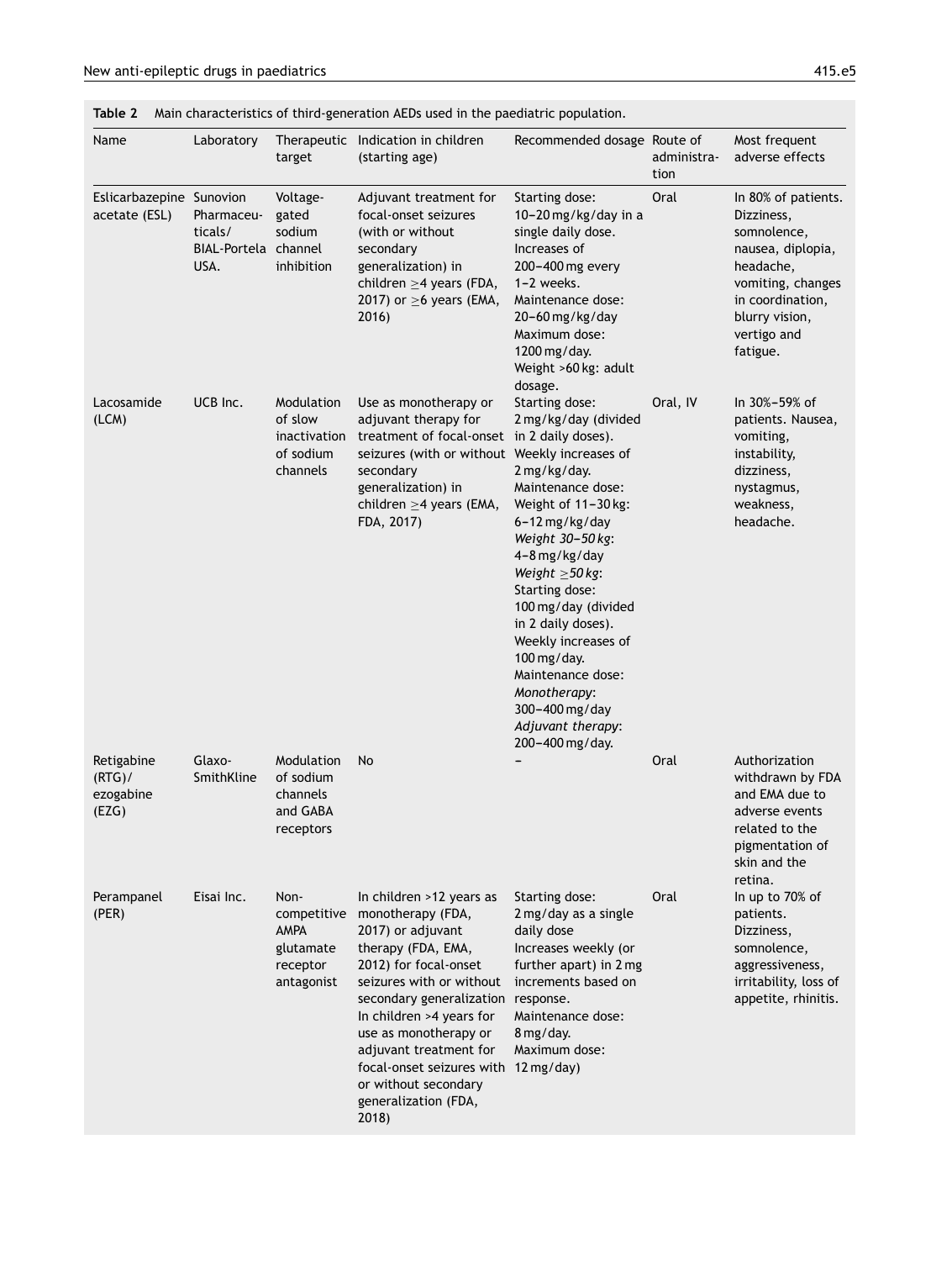| Table 2 (Continued)          |                                             |                                          |                                                                                                                                                                                                                                                                                  |                                                                                                                                                                                                                                    |                            |                                                                                                                                                                                                                                                                                                                                  |
|------------------------------|---------------------------------------------|------------------------------------------|----------------------------------------------------------------------------------------------------------------------------------------------------------------------------------------------------------------------------------------------------------------------------------|------------------------------------------------------------------------------------------------------------------------------------------------------------------------------------------------------------------------------------|----------------------------|----------------------------------------------------------------------------------------------------------------------------------------------------------------------------------------------------------------------------------------------------------------------------------------------------------------------------------|
| Name                         | Laboratory                                  | Therapeutic<br>target                    | Indication in children<br>(starting age)                                                                                                                                                                                                                                         | Recommended<br>dosage                                                                                                                                                                                                              | Route of<br>administration | Most frequent<br>adverse<br>effects                                                                                                                                                                                                                                                                                              |
| Everolimus<br>(EVR)          | Novartis                                    | mTOR pathway<br>inhibitor                | Adjuvant treatment in<br>children >2 years with<br>drug-resistant<br>focal-onset seizures<br>associated with<br>TSC (EMA, 2017) (FDA,<br>2018                                                                                                                                    | Starting dose:<br>$5 \,\mathrm{mg/m^2}$ as a<br>single daily dose<br>Progressive<br>adjustments until<br>reaching plasma<br>levels of<br>$5-15$ ng/mL                                                                              | Oral                       | In 95% of<br>patients.<br>Stomatitis,<br>upper<br>respiratory<br>tract<br>infections,<br>nasopharyngi-<br>tis, sinusitis,<br>cough,<br>pneumonia,<br>urinary tract<br>infection, high<br>blood<br>pressure,<br>hypercholes-<br>terolemia,<br>amenorrhoea,<br>headache,<br>diarrhoea or<br>vomiting, rash,<br>fever,<br>anorexia. |
| <b>Brivaracetam</b><br>(BRV) | <b>UCB</b>                                  | Synaptic<br>vesicle protein<br>2A (SV2A) | Treatment of children >4 Starting dose:<br>years with focal-onset<br>seizures as monotherapy (divided in 2 daily<br>(FDA) or adjuvant<br>treatment (FDA, EMA)                                                                                                                    | 1-2 mg/kg/day<br>doses)<br>Progressive<br>adjustments until<br>achieving the<br>desired effect<br>Maintenance dose:<br>$1-5$ mg/kg/day<br>Weight $\geq$ 50 kg:<br>Starting dose:<br>20-100 mg/day.<br>Maximum dose:<br>200 mg/day. | Oral, IV                   | In 32% of<br>patients.<br>Somnolence,<br>headache,<br>dizziness,<br>fatigue,<br>nausea,<br>nasopharyngi-<br>tis, irritability,<br>insomnia,<br>anxiety,<br>depression                                                                                                                                                            |
| Cannabidiol<br>(CBD)         | GW<br>Pharmaceuticals modulation of<br>Inc. | Probable<br>GABA-A<br>receptor           | Treatment of seizures<br>inpatients >2 years with<br>Dravet syndrome or<br>Lennox-Gastaut<br>syndrome (FDA, 2018)<br>Adjuvant treatment (in<br>association with CLB) of<br>seizures in patients >2<br>years with Dravet<br>syndrome or<br>Lennox-Gastaut<br>syndrome (EMA, 2019) | Starting dose:<br>5 mg/kg/day<br>(divided in 2 daily<br>doses).<br>Weekly increase<br>by 5 mg/kg/day<br>until desired<br>effect is achieved<br>Maintenance dose:<br>20 mg/kg/day.                                                  | Oral                       | In 79% of<br>patients.<br>Sedation,<br>fatigue,<br>anorexia,<br>diarrhoea,<br>changes in<br>liver enzymes<br>(especially in<br>combination<br>with VPA and<br>CLB)                                                                                                                                                               |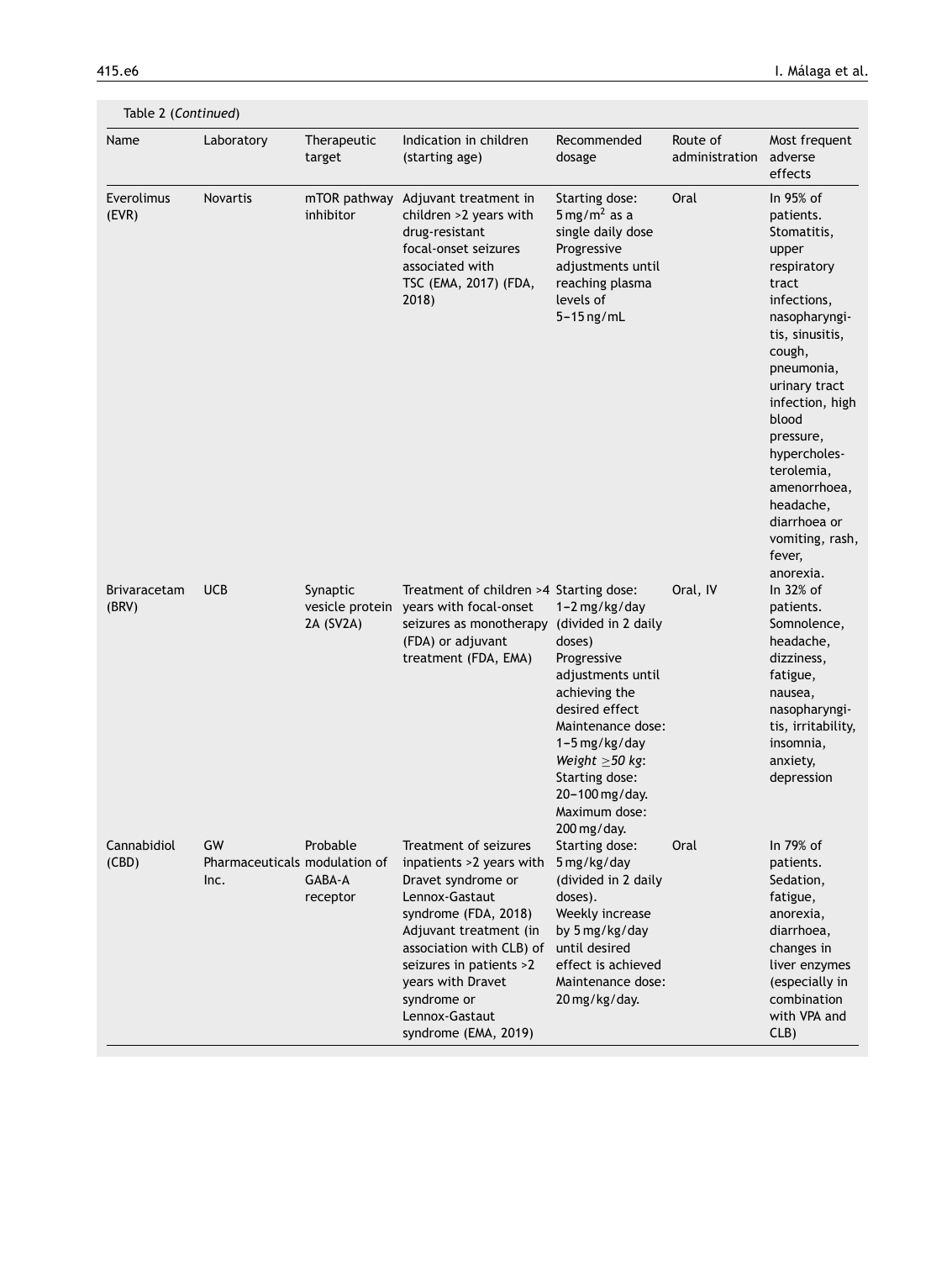### **Retigabine (RTG)/ezogabine (EZG)**

Retigabine (international nonproprietary name) or ezogabine (United States adopted name) exhibits a unique mechanism of action among antiepileptic drugs, as it acts by activating KCNQ2-5 potassium channels, although it also modulates GABA receptors. $4,10$  This drug was authorised by the FDA and the EMA in 2011 for treatment of focal epilepsy with or without secondarily generalised seizures in adults. Later on, authorization was withdrawn by both agencies (FDA in 2017, EMA in 2018) upon request from manufacturer due to adverse effects involving skin pigmentation and the retina, so it is not currently available. It was never authorised for use in the paediatric population, and there is a single article in the paediatric literature describing successful treatment of a girl aged 8 years with ring chromosome 20 syndrome. The region where this fusion occurs most frequently is q13.3, where the *KCNQ2* gene is located.<sup>[21](#page-8-0)</sup>

# **Perampanel (PER)**

Perampanel is one of the drugs authorised most recently for treatment of epilepsy in children (FDA 2018), although it has been authorised for treatment of adults and children aged 12 or more years since 2012. It acts as a highly selective non-competitive AMPA glutamate receptor antagonist (localized at excitatory synapses, post-synaptically), which makes its mechanism of action unique among the antiepileptic drugs. The inhibition results from the modulation of fast excitatory synaptic transmission. $22,23$  In adults and children aged more than 12 years, it is indicated for treatment of focal-onset seizures with or without secondary generalization (FDA and EMA, 2012) and of generalised tonic-clonic seizures (EMA and FDA, 2015). In 2018, the FDA expanded the indication to children aged 4 or more years with focal-onset seizures with or without secondary generalization based on extrapolated data after performance of safety and pharmacokinetic studies. Authorization in this age group by the EMA is still pending.<sup>[13](#page-8-0)</sup> Furthermore, several studies in children and adolescents have demonstrated its effectiveness in the treatment of focal-onset seizures. $^{22}$  $^{22}$  $^{22}$  The main advantages of PER are the low incidence of cognitive side effects, its route of administration, the single daily dose that facilitates adherence to treatment and its favourable risk/benefit ratio. Adverse effects are more frequent in children aged more than 12 years compared to younger children, and they have been described in up to 70% of patients. Psychiatric changes are among the most significant adverse effects it causes ([Table](#page-4-0) 2), including aggressiveness and irritability, which seem to be dose-dependent and have been described in 8.2% to 14% of treated children. They are most frequent in the first 6 weeks of treatment and in patients with psychiatric comorbidities, such as ADHD or personality disorders.<sup>[10,22](#page-8-0)</sup>

## **Everolimus (EVR)**

Everolimus is a drug that in paediatric neurology is mainly used for management of diseases secondary to tuberous sclerosis complex (TSC), a neurocutaneous syndrome with a low prevalence (1 in 6000 births) that is, however,

characterised by significant morbidity involving multiple systems and specifically the central nervous system. It is an inhibitor of complex 1 of mTOR (the mammalian target of rapamycin) indicated in patients with TSC for management of subependymal giant cell astrocytoma (SEGA), renal angiomyolipomas and epilepsy. Epilepsy is the most frequent disorder found in patients with TSC (85% of patients), usually with onset in the first year of life (2 out of 3 cases), manifesting either with focal-onset seizures or epileptic spasms. In more than 60% of patients, the seizures are drug-resistant.<sup>[24](#page-8-0)</sup> Evidence of its usefulness as an anticonvulsant first emerged during clinical trials of EVR for treatment of SEGA.[25,26](#page-8-0) Later on, based on the findings of the EXIST-3 trial (an international prospective multicentre double-blind randomised controlled study,  $n = 366$ ,  $27$ ) the EMA (2017) and the FDA (2018) authorise the indication for use as an adjuvant antiepileptic drug in adults and children aged at least 2 years with drug-resistant focal-onset seizures associated with TSC. Treatment with EVR needs to be adjusted as needed while monitoring its plasma levels, and is likely to produce adverse events ([Table](#page-4-0) 2), with stomatitis being the complication that most frequently leads to a dose reduction or discontinuation of the drug.  $11,27$ 

#### **Brivaracetam (BRV)**

Brivaracetam is a modified analogue of levetiracetam (LEV), so it has a similar mechanism of action through binding to synaptic vesicle protein 2A (SV2A), although BRV has more selective binding and a 15- to 30-fold higher binding affinity than LEV. $10,28$  Its also exhibits partial inhibition of voltagegated sodium channels. Brivaracetam was first authorised for adjuvant treatment of focal-onset seizures in patients aged 16 or more years in 2016 (FDA, EMA), with its indications later expanding to use as monotherapy (2017) and finally to use in the paediatric population aged 4 or more years (2018) based on extrapolation.

The main advantages of BRV is that it is a safe and effective drug that can be administered enterally or parenterally and that it is very promising due to the high effectiveness it has exhibited against different types of seizures in animal models.<sup>[13](#page-8-0)</sup> Its adverse effects are infrequent and are presented in [Table](#page-4-0) 2. We ought to mention that it seems to have fewer adverse behavioural effects compared to LEV.<sup>[29](#page-9-0)</sup> Its drawbacks is that it has exhibited more drug-drug interactions compared to LEV, as it can alter the function, and its function be altered by, other hepatic enzyme inducers.<sup>[10](#page-8-0)</sup>

## **Cannabidiol (CBD)**

Cannabidiol is a molecule obtained from the cannabis plant, but unlike tetrahydrocannabinol (THC) it does not interact with cannabinoid receptor B1, so it has antiepileptic effects but no psychoactive effects. $30$  Its mechanism of action is not fully understood, but it is hypothesised that it may involve an increase in GABA activity through the modulation of the GABA-A receptor, which in turn could regulate intracellular calcium flux through various receptors (TRPV, VDAC, GPR55), and that it may have a mild anti-inflammatory effect medi-ated by adenosine.<sup>[10,31](#page-8-0)</sup> Recently, the FDA (2018) and the EMA (2019) have added the indication of management of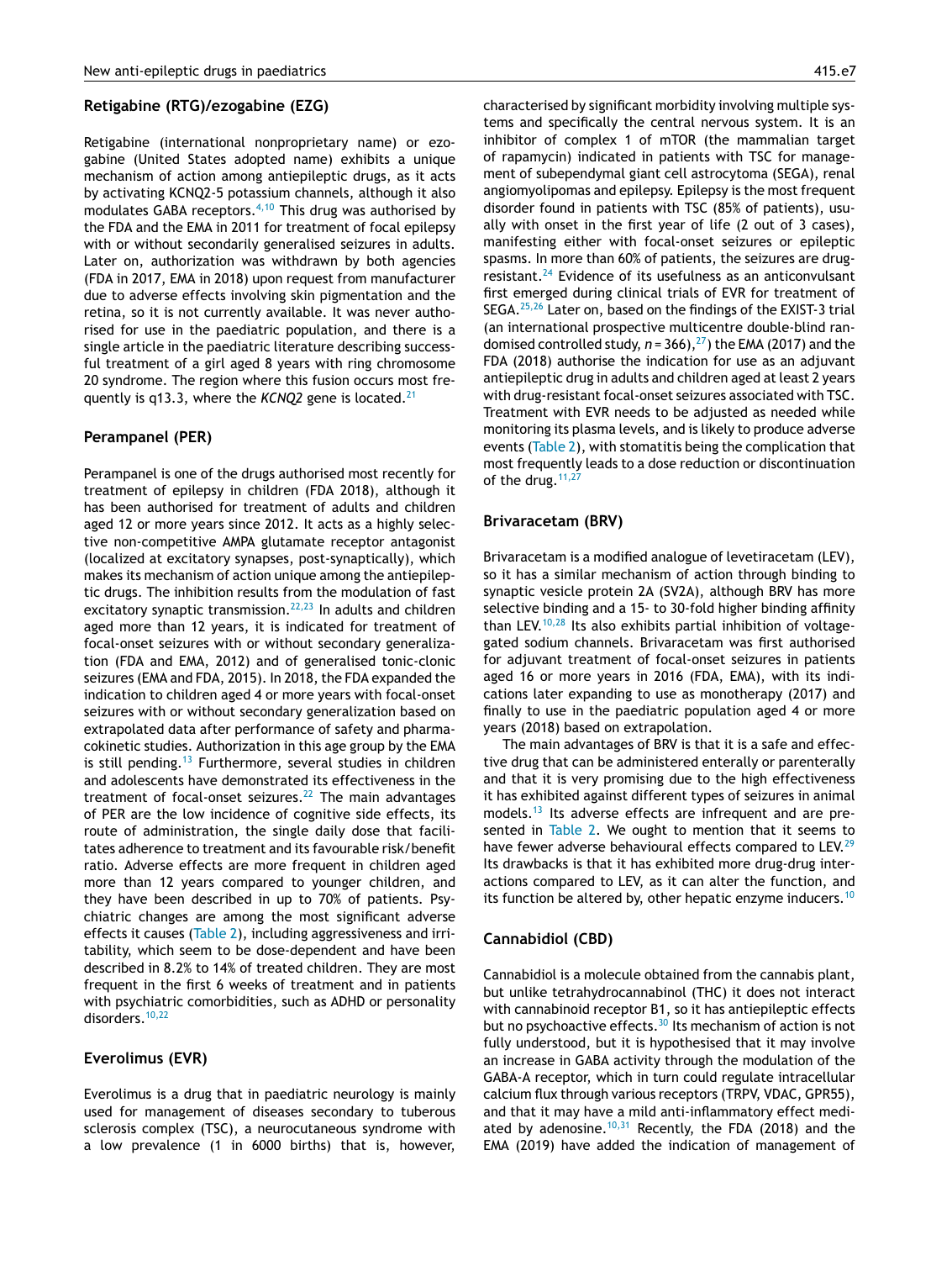<span id="page-7-0"></span>

| Main advantages and disadvantages of third-generation antiepileptic drugs in the paediatric population.<br>Table 3                                                                                                                                                                                                                                                                                                                                                  |                          |                                                                                                                                                                                                                                                                                                                                                                  |
|---------------------------------------------------------------------------------------------------------------------------------------------------------------------------------------------------------------------------------------------------------------------------------------------------------------------------------------------------------------------------------------------------------------------------------------------------------------------|--------------------------|------------------------------------------------------------------------------------------------------------------------------------------------------------------------------------------------------------------------------------------------------------------------------------------------------------------------------------------------------------------|
| Main advantages                                                                                                                                                                                                                                                                                                                                                                                                                                                     | Drug                     | Main disadvantages                                                                                                                                                                                                                                                                                                                                               |
| Predictable linear kinetics<br>Long half life (20-24h)<br>Single daily dose<br>Predictable adverse events<br>Better tolerated than CBZ<br>Without the inductor effect of CBZ<br>Well-defined dose in children                                                                                                                                                                                                                                                       | Eslicarbazepine<br>(ESL) | Cytochrome CYP2C19 inhibitor (interaction<br>with PHT)<br>Class I neurologic adverse events (somnolence)<br>Hyponatremia<br>Higher frequency of adverse events if used in<br>combination with other drugs acting on sodium<br>channels<br>Limited experience in children                                                                                         |
| Rapid onset<br>Predictable linear kinetics<br>Low binding of plasma proteins<br>Does not induce enzymes<br>Hepatic metabolism not involving CYP450 pathway<br>Renal elimination<br>No significant drug-drug interactions<br>Possible parenteral administration<br>Broad range of formulations<br>Synergistic effect with other antiepileptic drugs (LEV,<br>VPA,)                                                                                                   | Lacosamide<br>(LCM)      | Currently limited to focal-onset epilepsy<br>Class I neurologic adverse events that are<br>dose-dependent and are worse in combined<br>treatment with other drugs that block<br>voltage-gated sodium channels                                                                                                                                                    |
| Withdrawn from the market                                                                                                                                                                                                                                                                                                                                                                                                                                           | Retigabine<br>(RTG)      | Adverse events including dermatological<br>changes in pigmentation (retinal<br>degeneration).                                                                                                                                                                                                                                                                    |
| Predictable linear kinetics<br>Long half-life (105h)<br>Hepatic metabolism not involving CYP450 pathway<br>Potentially wide spectrum (other forms of epilepsy)<br>Administration in a single daily dose (at night)<br>Well defined and predictable adverse effects<br>Broad range of formulations<br>Few cognitive effects<br>Does not cause sleep disturbances                                                                                                     | Perampanel<br>(PER)      | High rate of protein-binding interactions<br>Affected by other enzyme inductors<br>Interacts with other antiepileptic drugs (OXC,<br>TPM)<br>Class I neurologic adverse events<br>Possible development of severe behavioural<br>disorders<br>Lack of oral suspension or intravenous solution<br>No established paediatric dose per kg of body<br>weight per day. |
| Treatment option in patients with very difficult to<br>control epilepsy (drug-resistant epilepsy associated with<br>tuberous sclerosis)<br>Effective against other diseases associated with<br>tuberous sclerosis (SEGA, renal angiomyolipoma)                                                                                                                                                                                                                      | Everolimus<br>(EVR)      | Indication currently limited to drug-resistant<br>epilepsy in patients with tuberous sclerosis<br>Frequent adverse events (stomatitis, infections<br>$etc.$ )<br>Dosing requires monitoring of drug levels<br>(frequent blood tests)                                                                                                                             |
| Broad spectrum<br>Rapid onset<br>Possible rapid titration<br>Predictable linear kinetics<br>Low binding of plasma proteins<br>No drug-drug interactions<br>Adequate balance between efficacy and tolerability.<br>Better tolerated than LEV                                                                                                                                                                                                                         | Brivaracetam<br>(BRV)    | Type I neurologic adverse events (somnolence,<br>irritability)<br>Scarce data overall for non-focal seizures<br>Little experience in the paediatric population                                                                                                                                                                                                   |
| Broad range of formulations, including oral suspension.<br>It can be administered by enteral or parenteral routes.<br>Treatment option in patients with difficult to control<br>epilepsy (drug-resistant epilepsy associated with Dravet<br>syndrome or Lennox-Gastaut syndrome), with a<br>sustained positive effect<br>Potentially wide spectrum (other forms of drug-resistant<br>epilepsy), with a sustained positive effect<br>Absence of psychotropic effects | Cannabidiol<br>(CBD)     | Class I neurologic adverse effects,<br>dose-dependent (somnolence, sedation,<br>ataxia, behavioural changes)<br>Increases plasma levels of CLB (>166%) which<br>requires a reduction in the dose of CLB<br>Potential hepatotoxicity in combination with<br><b>VPA</b>                                                                                            |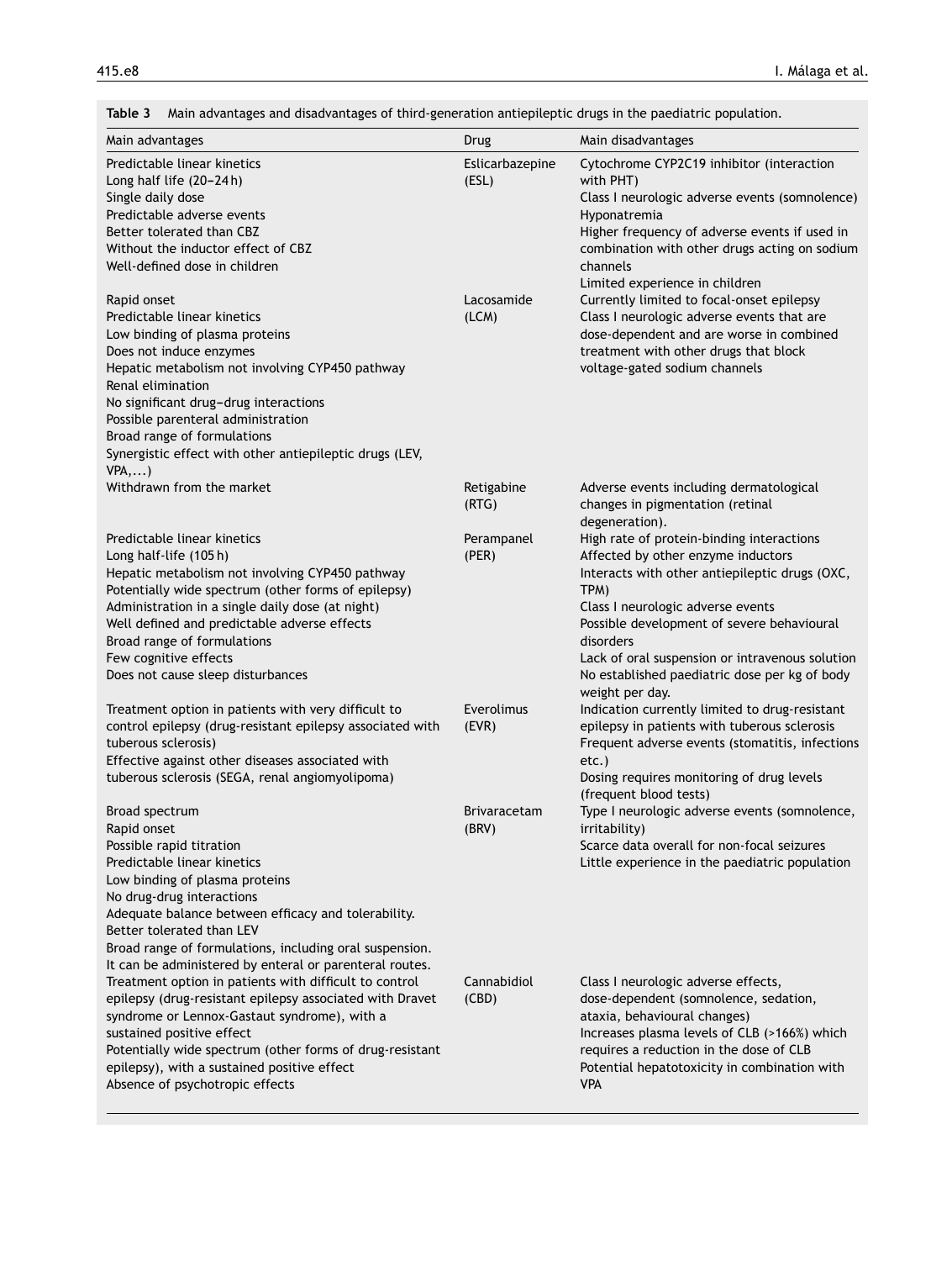<span id="page-8-0"></span>seizures in patients aged 2 or more years with Dravet syndrome or Lennox-Gastaut syndrome. The efficacy of CBD was proven in 3 double-blind randomised controlled trials conducted in the paediatric and adult populations,  $30,32,33$ although there is also evidence from other studies suggesting that it may be effective in other forms of epilepsy and epileptic syndromes.  $34,35$  Its main advantage is that it has proven effective in 2 of the epileptic syndromes that are most difficult to control. Its main drawbacks are that it frequently produces adverse events [\(Table](#page-4-0) 2), that it interacts with several other antiepileptic drugs and that it may cause hepatotoxicity, especially when used in combination with VPA or VPA and CLB, which requires close monitoring of laboratory parameters ([Table](#page-7-0) 3).

### **Final comments**

In this article, we attempted to summarise the main characteristics of the new AEDs used in paediatrics. Most of these third-generation drugs are effective, safe and generally well tolerated in children. If we focused on those intended for broader use (BRV, ESL, LCM, PER), while their effectiveness has been inferred by the extrapolation of data from studies in the adult population, it will be the day-to-day clinical experience that will reveal the true potential of these drugs, probably leading to expanding their spectrum and defining new indications or synergistic effects with other treatments (as has been the case of most antiepileptic drugs in the past). A recently published, large meta-analysis (it analysed 19 double-blind randomised controlled trials, with *n* = 7245) on the use of third-generation anticonvulsants (ESL, LCM, PER, BRV) in adults with focal epilepsy did not find significant differences in effectiveness, although the data suggested that BRV was better tolerated compared to the other drugs, independently of the dose used. $36$  Thus, taking into account that all of these drugs seem to be equally effective and safe, the management of epilepsy is becoming increasingly individualised, with selection of one drug or another based on tolerance, synergistic effects, interactions or contraindications, although the goal of treatment remains the same for all: to improve the quality of life of children with epilepsy and their families.

# **References**

- 1. [Nguki](http://refhub.elsevier.com/S2341-2879(19)30184-X/sbref0185) [AK,](http://refhub.elsevier.com/S2341-2879(19)30184-X/sbref0185) [Bottomley](http://refhub.elsevier.com/S2341-2879(19)30184-X/sbref0185) [I,](http://refhub.elsevier.com/S2341-2879(19)30184-X/sbref0185) [Kleinschmidt](http://refhub.elsevier.com/S2341-2879(19)30184-X/sbref0185) [I,](http://refhub.elsevier.com/S2341-2879(19)30184-X/sbref0185) [Sander](http://refhub.elsevier.com/S2341-2879(19)30184-X/sbref0185) [JW,](http://refhub.elsevier.com/S2341-2879(19)30184-X/sbref0185) [Newton](http://refhub.elsevier.com/S2341-2879(19)30184-X/sbref0185) [CR.](http://refhub.elsevier.com/S2341-2879(19)30184-X/sbref0185) [Estimation](http://refhub.elsevier.com/S2341-2879(19)30184-X/sbref0185) [of](http://refhub.elsevier.com/S2341-2879(19)30184-X/sbref0185) [the](http://refhub.elsevier.com/S2341-2879(19)30184-X/sbref0185) [burden](http://refhub.elsevier.com/S2341-2879(19)30184-X/sbref0185) [of](http://refhub.elsevier.com/S2341-2879(19)30184-X/sbref0185) [active](http://refhub.elsevier.com/S2341-2879(19)30184-X/sbref0185) [and](http://refhub.elsevier.com/S2341-2879(19)30184-X/sbref0185) [life-time](http://refhub.elsevier.com/S2341-2879(19)30184-X/sbref0185) [epilepsy:](http://refhub.elsevier.com/S2341-2879(19)30184-X/sbref0185) [a](http://refhub.elsevier.com/S2341-2879(19)30184-X/sbref0185) [meta-analytic](http://refhub.elsevier.com/S2341-2879(19)30184-X/sbref0185) [approach.](http://refhub.elsevier.com/S2341-2879(19)30184-X/sbref0185) [Epilepsia.](http://refhub.elsevier.com/S2341-2879(19)30184-X/sbref0185) [2010;51:883](http://refhub.elsevier.com/S2341-2879(19)30184-X/sbref0185)-[90.](http://refhub.elsevier.com/S2341-2879(19)30184-X/sbref0185)
- 2. [Saad](http://refhub.elsevier.com/S2341-2879(19)30184-X/sbref0190) [K.](http://refhub.elsevier.com/S2341-2879(19)30184-X/sbref0190) [Childhood](http://refhub.elsevier.com/S2341-2879(19)30184-X/sbref0190) [epilepsy:](http://refhub.elsevier.com/S2341-2879(19)30184-X/sbref0190) [an](http://refhub.elsevier.com/S2341-2879(19)30184-X/sbref0190) [update](http://refhub.elsevier.com/S2341-2879(19)30184-X/sbref0190) [on](http://refhub.elsevier.com/S2341-2879(19)30184-X/sbref0190) [diagnosis](http://refhub.elsevier.com/S2341-2879(19)30184-X/sbref0190) [and](http://refhub.elsevier.com/S2341-2879(19)30184-X/sbref0190) [mana](http://refhub.elsevier.com/S2341-2879(19)30184-X/sbref0190)[gement.](http://refhub.elsevier.com/S2341-2879(19)30184-X/sbref0190) [Am](http://refhub.elsevier.com/S2341-2879(19)30184-X/sbref0190) [J](http://refhub.elsevier.com/S2341-2879(19)30184-X/sbref0190) [Neurosc.](http://refhub.elsevier.com/S2341-2879(19)30184-X/sbref0190) [2014;5:36](http://refhub.elsevier.com/S2341-2879(19)30184-X/sbref0190)-[51.](http://refhub.elsevier.com/S2341-2879(19)30184-X/sbref0190)
- 3. [Guerrini](http://refhub.elsevier.com/S2341-2879(19)30184-X/sbref0195) [R.](http://refhub.elsevier.com/S2341-2879(19)30184-X/sbref0195) [Epilepsy](http://refhub.elsevier.com/S2341-2879(19)30184-X/sbref0195) [in](http://refhub.elsevier.com/S2341-2879(19)30184-X/sbref0195) [children.](http://refhub.elsevier.com/S2341-2879(19)30184-X/sbref0195) [Lancet.](http://refhub.elsevier.com/S2341-2879(19)30184-X/sbref0195) [2006;367:499](http://refhub.elsevier.com/S2341-2879(19)30184-X/sbref0195)-[552.](http://refhub.elsevier.com/S2341-2879(19)30184-X/sbref0195)
- 4. [Kaur](http://refhub.elsevier.com/S2341-2879(19)30184-X/sbref0200) [H,](http://refhub.elsevier.com/S2341-2879(19)30184-X/sbref0200) [Kumar](http://refhub.elsevier.com/S2341-2879(19)30184-X/sbref0200) [B,](http://refhub.elsevier.com/S2341-2879(19)30184-X/sbref0200) [Medhi](http://refhub.elsevier.com/S2341-2879(19)30184-X/sbref0200) [B.](http://refhub.elsevier.com/S2341-2879(19)30184-X/sbref0200) [Antiepileptic](http://refhub.elsevier.com/S2341-2879(19)30184-X/sbref0200) [drugs](http://refhub.elsevier.com/S2341-2879(19)30184-X/sbref0200) [in](http://refhub.elsevier.com/S2341-2879(19)30184-X/sbref0200) [development](http://refhub.elsevier.com/S2341-2879(19)30184-X/sbref0200) [pipeline:](http://refhub.elsevier.com/S2341-2879(19)30184-X/sbref0200) [a](http://refhub.elsevier.com/S2341-2879(19)30184-X/sbref0200) [recent](http://refhub.elsevier.com/S2341-2879(19)30184-X/sbref0200) [update.](http://refhub.elsevier.com/S2341-2879(19)30184-X/sbref0200) [Eneurolog](http://refhub.elsevier.com/S2341-2879(19)30184-X/sbref0200) [Sci.](http://refhub.elsevier.com/S2341-2879(19)30184-X/sbref0200) 2016;4:42-51.
- 5. [Cross](http://refhub.elsevier.com/S2341-2879(19)30184-X/sbref0205) [JH,](http://refhub.elsevier.com/S2341-2879(19)30184-X/sbref0205) [Kluger](http://refhub.elsevier.com/S2341-2879(19)30184-X/sbref0205) [G,](http://refhub.elsevier.com/S2341-2879(19)30184-X/sbref0205) [Lagae](http://refhub.elsevier.com/S2341-2879(19)30184-X/sbref0205) [L.](http://refhub.elsevier.com/S2341-2879(19)30184-X/sbref0205) [Advancing](http://refhub.elsevier.com/S2341-2879(19)30184-X/sbref0205) [the](http://refhub.elsevier.com/S2341-2879(19)30184-X/sbref0205) [management](http://refhub.elsevier.com/S2341-2879(19)30184-X/sbref0205) [of](http://refhub.elsevier.com/S2341-2879(19)30184-X/sbref0205) [childhood](http://refhub.elsevier.com/S2341-2879(19)30184-X/sbref0205) [epilepsies.](http://refhub.elsevier.com/S2341-2879(19)30184-X/sbref0205) [Eur](http://refhub.elsevier.com/S2341-2879(19)30184-X/sbref0205) [J](http://refhub.elsevier.com/S2341-2879(19)30184-X/sbref0205) [Pediatr](http://refhub.elsevier.com/S2341-2879(19)30184-X/sbref0205) [Neurol.](http://refhub.elsevier.com/S2341-2879(19)30184-X/sbref0205) 2013;17:334-47.
- 6. [Shinnar](http://refhub.elsevier.com/S2341-2879(19)30184-X/sbref0210) [S,](http://refhub.elsevier.com/S2341-2879(19)30184-X/sbref0210) [Pellock](http://refhub.elsevier.com/S2341-2879(19)30184-X/sbref0210) [JM.](http://refhub.elsevier.com/S2341-2879(19)30184-X/sbref0210) [Update](http://refhub.elsevier.com/S2341-2879(19)30184-X/sbref0210) [on](http://refhub.elsevier.com/S2341-2879(19)30184-X/sbref0210) [the](http://refhub.elsevier.com/S2341-2879(19)30184-X/sbref0210) [epidemiology](http://refhub.elsevier.com/S2341-2879(19)30184-X/sbref0210) [and](http://refhub.elsevier.com/S2341-2879(19)30184-X/sbref0210) [prognosis](http://refhub.elsevier.com/S2341-2879(19)30184-X/sbref0210) [of](http://refhub.elsevier.com/S2341-2879(19)30184-X/sbref0210) [pediatric](http://refhub.elsevier.com/S2341-2879(19)30184-X/sbref0210) [epilepsy.](http://refhub.elsevier.com/S2341-2879(19)30184-X/sbref0210) [J](http://refhub.elsevier.com/S2341-2879(19)30184-X/sbref0210) [Child](http://refhub.elsevier.com/S2341-2879(19)30184-X/sbref0210) [Neurol.](http://refhub.elsevier.com/S2341-2879(19)30184-X/sbref0210) 2002;17:s4-17.
- 7. [Hauser](http://refhub.elsevier.com/S2341-2879(19)30184-X/sbref0215) [WA,](http://refhub.elsevier.com/S2341-2879(19)30184-X/sbref0215) [Banerjee](http://refhub.elsevier.com/S2341-2879(19)30184-X/sbref0215) [PN.](http://refhub.elsevier.com/S2341-2879(19)30184-X/sbref0215) [Epidemiology](http://refhub.elsevier.com/S2341-2879(19)30184-X/sbref0215) [of](http://refhub.elsevier.com/S2341-2879(19)30184-X/sbref0215) [epilepsy](http://refhub.elsevier.com/S2341-2879(19)30184-X/sbref0215) [in](http://refhub.elsevier.com/S2341-2879(19)30184-X/sbref0215) [chil](http://refhub.elsevier.com/S2341-2879(19)30184-X/sbref0215)[dren.](http://refhub.elsevier.com/S2341-2879(19)30184-X/sbref0215) [In:](http://refhub.elsevier.com/S2341-2879(19)30184-X/sbref0215) [Pellok](http://refhub.elsevier.com/S2341-2879(19)30184-X/sbref0215) [JM,](http://refhub.elsevier.com/S2341-2879(19)30184-X/sbref0215) [Burgeois](http://refhub.elsevier.com/S2341-2879(19)30184-X/sbref0215) [BF,](http://refhub.elsevier.com/S2341-2879(19)30184-X/sbref0215) [Dodson](http://refhub.elsevier.com/S2341-2879(19)30184-X/sbref0215) [WE,](http://refhub.elsevier.com/S2341-2879(19)30184-X/sbref0215) [editors.](http://refhub.elsevier.com/S2341-2879(19)30184-X/sbref0215) [Pediatric](http://refhub.elsevier.com/S2341-2879(19)30184-X/sbref0215) [epilepsy](http://refhub.elsevier.com/S2341-2879(19)30184-X/sbref0215) [diagnosis](http://refhub.elsevier.com/S2341-2879(19)30184-X/sbref0215) [and](http://refhub.elsevier.com/S2341-2879(19)30184-X/sbref0215) [treatment.](http://refhub.elsevier.com/S2341-2879(19)30184-X/sbref0215) [3rd](http://refhub.elsevier.com/S2341-2879(19)30184-X/sbref0215) [ed.](http://refhub.elsevier.com/S2341-2879(19)30184-X/sbref0215) [New](http://refhub.elsevier.com/S2341-2879(19)30184-X/sbref0215) [York:](http://refhub.elsevier.com/S2341-2879(19)30184-X/sbref0215) [Demos](http://refhub.elsevier.com/S2341-2879(19)30184-X/sbref0215) [Medical](http://refhub.elsevier.com/S2341-2879(19)30184-X/sbref0215) [Publishing;](http://refhub.elsevier.com/S2341-2879(19)30184-X/sbref0215) [2008.](http://refhub.elsevier.com/S2341-2879(19)30184-X/sbref0215) [p.](http://refhub.elsevier.com/S2341-2879(19)30184-X/sbref0215) 147-64.
- 8. [White](http://refhub.elsevier.com/S2341-2879(19)30184-X/sbref0220) [HS,](http://refhub.elsevier.com/S2341-2879(19)30184-X/sbref0220) [Smith](http://refhub.elsevier.com/S2341-2879(19)30184-X/sbref0220) [MD,](http://refhub.elsevier.com/S2341-2879(19)30184-X/sbref0220) [Wilcox](http://refhub.elsevier.com/S2341-2879(19)30184-X/sbref0220) [KS.](http://refhub.elsevier.com/S2341-2879(19)30184-X/sbref0220) [Mechanisms](http://refhub.elsevier.com/S2341-2879(19)30184-X/sbref0220) [of](http://refhub.elsevier.com/S2341-2879(19)30184-X/sbref0220) [action](http://refhub.elsevier.com/S2341-2879(19)30184-X/sbref0220) [of](http://refhub.elsevier.com/S2341-2879(19)30184-X/sbref0220) [antiepileptic](http://refhub.elsevier.com/S2341-2879(19)30184-X/sbref0220) [drugs.](http://refhub.elsevier.com/S2341-2879(19)30184-X/sbref0220) [Int](http://refhub.elsevier.com/S2341-2879(19)30184-X/sbref0220) [Rev](http://refhub.elsevier.com/S2341-2879(19)30184-X/sbref0220) [Neurobiol.](http://refhub.elsevier.com/S2341-2879(19)30184-X/sbref0220) 2007:81:85-110.
- 9. [Kwan](http://refhub.elsevier.com/S2341-2879(19)30184-X/sbref0225) [P,](http://refhub.elsevier.com/S2341-2879(19)30184-X/sbref0225) [Sills](http://refhub.elsevier.com/S2341-2879(19)30184-X/sbref0225) [GJ,](http://refhub.elsevier.com/S2341-2879(19)30184-X/sbref0225) [Brodie](http://refhub.elsevier.com/S2341-2879(19)30184-X/sbref0225) [MJ.](http://refhub.elsevier.com/S2341-2879(19)30184-X/sbref0225) [The](http://refhub.elsevier.com/S2341-2879(19)30184-X/sbref0225) [mechainsms](http://refhub.elsevier.com/S2341-2879(19)30184-X/sbref0225) [of](http://refhub.elsevier.com/S2341-2879(19)30184-X/sbref0225) [action](http://refhub.elsevier.com/S2341-2879(19)30184-X/sbref0225) [of](http://refhub.elsevier.com/S2341-2879(19)30184-X/sbref0225) [commonly](http://refhub.elsevier.com/S2341-2879(19)30184-X/sbref0225) [used](http://refhub.elsevier.com/S2341-2879(19)30184-X/sbref0225) [antiepileptic](http://refhub.elsevier.com/S2341-2879(19)30184-X/sbref0225) [drugs.](http://refhub.elsevier.com/S2341-2879(19)30184-X/sbref0225) [Pharmacol](http://refhub.elsevier.com/S2341-2879(19)30184-X/sbref0225) [Therapeut.](http://refhub.elsevier.com/S2341-2879(19)30184-X/sbref0225) 2001;90:21-34.
- 10. [Abbou-Khalil](http://refhub.elsevier.com/S2341-2879(19)30184-X/sbref0230) [BW.](http://refhub.elsevier.com/S2341-2879(19)30184-X/sbref0230) [Update](http://refhub.elsevier.com/S2341-2879(19)30184-X/sbref0230) [on](http://refhub.elsevier.com/S2341-2879(19)30184-X/sbref0230) [antiepileptic](http://refhub.elsevier.com/S2341-2879(19)30184-X/sbref0230) [drugs](http://refhub.elsevier.com/S2341-2879(19)30184-X/sbref0230) [2019.](http://refhub.elsevier.com/S2341-2879(19)30184-X/sbref0230) [Contin](http://refhub.elsevier.com/S2341-2879(19)30184-X/sbref0230)[uum](http://refhub.elsevier.com/S2341-2879(19)30184-X/sbref0230) [\(Minneap](http://refhub.elsevier.com/S2341-2879(19)30184-X/sbref0230) [Minn\).](http://refhub.elsevier.com/S2341-2879(19)30184-X/sbref0230) 2019;25:508-36.
- 11. [Moavero](http://refhub.elsevier.com/S2341-2879(19)30184-X/sbref0235) [R,](http://refhub.elsevier.com/S2341-2879(19)30184-X/sbref0235) [Rosa](http://refhub.elsevier.com/S2341-2879(19)30184-X/sbref0235) [Pisani](http://refhub.elsevier.com/S2341-2879(19)30184-X/sbref0235) [L,](http://refhub.elsevier.com/S2341-2879(19)30184-X/sbref0235) [Pisani](http://refhub.elsevier.com/S2341-2879(19)30184-X/sbref0235) [F,](http://refhub.elsevier.com/S2341-2879(19)30184-X/sbref0235) [Curatolo](http://refhub.elsevier.com/S2341-2879(19)30184-X/sbref0235) [P.](http://refhub.elsevier.com/S2341-2879(19)30184-X/sbref0235) [Safety](http://refhub.elsevier.com/S2341-2879(19)30184-X/sbref0235) [and](http://refhub.elsevier.com/S2341-2879(19)30184-X/sbref0235) [toler](http://refhub.elsevier.com/S2341-2879(19)30184-X/sbref0235)[ability](http://refhub.elsevier.com/S2341-2879(19)30184-X/sbref0235) [profile](http://refhub.elsevier.com/S2341-2879(19)30184-X/sbref0235) [of](http://refhub.elsevier.com/S2341-2879(19)30184-X/sbref0235) [new](http://refhub.elsevier.com/S2341-2879(19)30184-X/sbref0235) [antiepileptic](http://refhub.elsevier.com/S2341-2879(19)30184-X/sbref0235) [drug](http://refhub.elsevier.com/S2341-2879(19)30184-X/sbref0235) [treatment](http://refhub.elsevier.com/S2341-2879(19)30184-X/sbref0235) [in](http://refhub.elsevier.com/S2341-2879(19)30184-X/sbref0235) [children](http://refhub.elsevier.com/S2341-2879(19)30184-X/sbref0235) [with](http://refhub.elsevier.com/S2341-2879(19)30184-X/sbref0235) [epilepsy.](http://refhub.elsevier.com/S2341-2879(19)30184-X/sbref0235) [Expert](http://refhub.elsevier.com/S2341-2879(19)30184-X/sbref0235) [Opin](http://refhub.elsevier.com/S2341-2879(19)30184-X/sbref0235) [Drug](http://refhub.elsevier.com/S2341-2879(19)30184-X/sbref0235) [Saf.](http://refhub.elsevier.com/S2341-2879(19)30184-X/sbref0235) 2018;17:1015-28.
- 12. [Liu](http://refhub.elsevier.com/S2341-2879(19)30184-X/sbref0240) [X,](http://refhub.elsevier.com/S2341-2879(19)30184-X/sbref0240) [Carney](http://refhub.elsevier.com/S2341-2879(19)30184-X/sbref0240) [PR,](http://refhub.elsevier.com/S2341-2879(19)30184-X/sbref0240) [Bussing](http://refhub.elsevier.com/S2341-2879(19)30184-X/sbref0240) [R,](http://refhub.elsevier.com/S2341-2879(19)30184-X/sbref0240) [Segal](http://refhub.elsevier.com/S2341-2879(19)30184-X/sbref0240) [R,](http://refhub.elsevier.com/S2341-2879(19)30184-X/sbref0240) [Cottler](http://refhub.elsevier.com/S2341-2879(19)30184-X/sbref0240) [LB,](http://refhub.elsevier.com/S2341-2879(19)30184-X/sbref0240) [Winterstein](http://refhub.elsevier.com/S2341-2879(19)30184-X/sbref0240) [AG.](http://refhub.elsevier.com/S2341-2879(19)30184-X/sbref0240) [Trends](http://refhub.elsevier.com/S2341-2879(19)30184-X/sbref0240) [in](http://refhub.elsevier.com/S2341-2879(19)30184-X/sbref0240) [antiepileptic](http://refhub.elsevier.com/S2341-2879(19)30184-X/sbref0240) [drug](http://refhub.elsevier.com/S2341-2879(19)30184-X/sbref0240) [use](http://refhub.elsevier.com/S2341-2879(19)30184-X/sbref0240) [in](http://refhub.elsevier.com/S2341-2879(19)30184-X/sbref0240) [children](http://refhub.elsevier.com/S2341-2879(19)30184-X/sbref0240) [and](http://refhub.elsevier.com/S2341-2879(19)30184-X/sbref0240) [adolescents](http://refhub.elsevier.com/S2341-2879(19)30184-X/sbref0240) [with](http://refhub.elsevier.com/S2341-2879(19)30184-X/sbref0240) [epilepsy.](http://refhub.elsevier.com/S2341-2879(19)30184-X/sbref0240) [Pediatr](http://refhub.elsevier.com/S2341-2879(19)30184-X/sbref0240) [Neurol.](http://refhub.elsevier.com/S2341-2879(19)30184-X/sbref0240) [2017;74:32](http://refhub.elsevier.com/S2341-2879(19)30184-X/sbref0240)-[40.](http://refhub.elsevier.com/S2341-2879(19)30184-X/sbref0240)
- 13. [Arzimanoglou](http://refhub.elsevier.com/S2341-2879(19)30184-X/sbref0245) [A,](http://refhub.elsevier.com/S2341-2879(19)30184-X/sbref0245) [D'Cruz](http://refhub.elsevier.com/S2341-2879(19)30184-X/sbref0245) [O,](http://refhub.elsevier.com/S2341-2879(19)30184-X/sbref0245) [Nodli](http://refhub.elsevier.com/S2341-2879(19)30184-X/sbref0245) [D,](http://refhub.elsevier.com/S2341-2879(19)30184-X/sbref0245) [Shinnar](http://refhub.elsevier.com/S2341-2879(19)30184-X/sbref0245) [S,](http://refhub.elsevier.com/S2341-2879(19)30184-X/sbref0245) [Holmes](http://refhub.elsevier.com/S2341-2879(19)30184-X/sbref0245) [GI.](http://refhub.elsevier.com/S2341-2879(19)30184-X/sbref0245) [for](http://refhub.elsevier.com/S2341-2879(19)30184-X/sbref0245) [PEACE.](http://refhub.elsevier.com/S2341-2879(19)30184-X/sbref0245) [A](http://refhub.elsevier.com/S2341-2879(19)30184-X/sbref0245) [review](http://refhub.elsevier.com/S2341-2879(19)30184-X/sbref0245) [of](http://refhub.elsevier.com/S2341-2879(19)30184-X/sbref0245) [the](http://refhub.elsevier.com/S2341-2879(19)30184-X/sbref0245) [new](http://refhub.elsevier.com/S2341-2879(19)30184-X/sbref0245) [antiepileptic](http://refhub.elsevier.com/S2341-2879(19)30184-X/sbref0245) [drugs](http://refhub.elsevier.com/S2341-2879(19)30184-X/sbref0245) [for](http://refhub.elsevier.com/S2341-2879(19)30184-X/sbref0245) [focal-onset](http://refhub.elsevier.com/S2341-2879(19)30184-X/sbref0245) [seizures](http://refhub.elsevier.com/S2341-2879(19)30184-X/sbref0245) [in](http://refhub.elsevier.com/S2341-2879(19)30184-X/sbref0245) [pediatrics:](http://refhub.elsevier.com/S2341-2879(19)30184-X/sbref0245) [role](http://refhub.elsevier.com/S2341-2879(19)30184-X/sbref0245) [of](http://refhub.elsevier.com/S2341-2879(19)30184-X/sbref0245) [extrapolation.](http://refhub.elsevier.com/S2341-2879(19)30184-X/sbref0245) [Pediatr](http://refhub.elsevier.com/S2341-2879(19)30184-X/sbref0245) [Drugs.](http://refhub.elsevier.com/S2341-2879(19)30184-X/sbref0245) [2018;20:249](http://refhub.elsevier.com/S2341-2879(19)30184-X/sbref0245)[-64.](http://refhub.elsevier.com/S2341-2879(19)30184-X/sbref0245)
- 14. International Council on Harmonisation of Technical Requirements for Pharmaceuticals for Human Use. ICH Harmonised Guideline. Addendum to ICH E11: Clinical Investigation of Medicinal Products in the Pediatric Population. 2016. Available from [www.ich.org/fileadmin/Public](http://www.ich.org/fileadmin/Public_Web_Site/ICH_Products/Guidelines/Efficacy/E11/E11R1EWG_Step4_Addendum_2017_0818.pdf) Web Site/ICH Products/ [Guidelines/Efficacy/E11/E11R1EWG](http://www.ich.org/fileadmin/Public_Web_Site/ICH_Products/Guidelines/Efficacy/E11/E11R1EWG_Step4_Addendum_2017_0818.pdf) Step4 Addendum 2017 08 [18.pdf](http://www.ich.org/fileadmin/Public_Web_Site/ICH_Products/Guidelines/Efficacy/E11/E11R1EWG_Step4_Addendum_2017_0818.pdf) [accessed 01.09.19].
- 15. European Medical Agency. Reflection paper on extrapolation of efficacy and safety in paediatric medicine development-draft. Available from: [http://www.ema.europa.eu/docs/en](http://www.ema.europa.eu/docs/en_GB/document_library/Regulatory_and_.procedural_guideline/2016/04/WC500204187.pdf) GB/doc ument\_library/Regulatory\_and\_.procedural\_[guideline/2016/04/](http://www.ema.europa.eu/docs/en_GB/document_library/Regulatory_and_.procedural_guideline/2016/04/WC500204187.pdf) [WC500204187.pdf](http://www.ema.europa.eu/docs/en_GB/document_library/Regulatory_and_.procedural_guideline/2016/04/WC500204187.pdf) [accessed 01.09.19].
- 16. [Bialer](http://refhub.elsevier.com/S2341-2879(19)30184-X/sbref0260) [M,](http://refhub.elsevier.com/S2341-2879(19)30184-X/sbref0260) [Soares-da-Silva](http://refhub.elsevier.com/S2341-2879(19)30184-X/sbref0260) [P.](http://refhub.elsevier.com/S2341-2879(19)30184-X/sbref0260) [Pharmacokinetics](http://refhub.elsevier.com/S2341-2879(19)30184-X/sbref0260) [and](http://refhub.elsevier.com/S2341-2879(19)30184-X/sbref0260) [drug](http://refhub.elsevier.com/S2341-2879(19)30184-X/sbref0260) [interac](http://refhub.elsevier.com/S2341-2879(19)30184-X/sbref0260)[tions](http://refhub.elsevier.com/S2341-2879(19)30184-X/sbref0260) [of](http://refhub.elsevier.com/S2341-2879(19)30184-X/sbref0260) [eslicarbazepine](http://refhub.elsevier.com/S2341-2879(19)30184-X/sbref0260) [acetate.](http://refhub.elsevier.com/S2341-2879(19)30184-X/sbref0260) [Epilepsia.](http://refhub.elsevier.com/S2341-2879(19)30184-X/sbref0260) 2012;53:935-46.
- 17. [Józwiak](http://refhub.elsevier.com/S2341-2879(19)30184-X/sbref0265) [S,](http://refhub.elsevier.com/S2341-2879(19)30184-X/sbref0265) [Veggiotti](http://refhub.elsevier.com/S2341-2879(19)30184-X/sbref0265) [P,](http://refhub.elsevier.com/S2341-2879(19)30184-X/sbref0265) [Moreira](http://refhub.elsevier.com/S2341-2879(19)30184-X/sbref0265) [J,](http://refhub.elsevier.com/S2341-2879(19)30184-X/sbref0265) [Gama](http://refhub.elsevier.com/S2341-2879(19)30184-X/sbref0265) [H,](http://refhub.elsevier.com/S2341-2879(19)30184-X/sbref0265) [Rocha](http://refhub.elsevier.com/S2341-2879(19)30184-X/sbref0265) [F,](http://refhub.elsevier.com/S2341-2879(19)30184-X/sbref0265) [Soares](http://refhub.elsevier.com/S2341-2879(19)30184-X/sbref0265)[da-Silva](http://refhub.elsevier.com/S2341-2879(19)30184-X/sbref0265) [P.](http://refhub.elsevier.com/S2341-2879(19)30184-X/sbref0265) [Effects](http://refhub.elsevier.com/S2341-2879(19)30184-X/sbref0265) [of](http://refhub.elsevier.com/S2341-2879(19)30184-X/sbref0265) [adjuntive](http://refhub.elsevier.com/S2341-2879(19)30184-X/sbref0265) [eslicarbazepine](http://refhub.elsevier.com/S2341-2879(19)30184-X/sbref0265) [acetate](http://refhub.elsevier.com/S2341-2879(19)30184-X/sbref0265) [on](http://refhub.elsevier.com/S2341-2879(19)30184-X/sbref0265) [neurocognitive](http://refhub.elsevier.com/S2341-2879(19)30184-X/sbref0265) [functioning](http://refhub.elsevier.com/S2341-2879(19)30184-X/sbref0265) [in](http://refhub.elsevier.com/S2341-2879(19)30184-X/sbref0265) [children](http://refhub.elsevier.com/S2341-2879(19)30184-X/sbref0265) [with](http://refhub.elsevier.com/S2341-2879(19)30184-X/sbref0265) [refractory](http://refhub.elsevier.com/S2341-2879(19)30184-X/sbref0265) [focal](http://refhub.elsevier.com/S2341-2879(19)30184-X/sbref0265)[onset](http://refhub.elsevier.com/S2341-2879(19)30184-X/sbref0265) [seizures.](http://refhub.elsevier.com/S2341-2879(19)30184-X/sbref0265) [Epilepsy](http://refhub.elsevier.com/S2341-2879(19)30184-X/sbref0265) [Behav.](http://refhub.elsevier.com/S2341-2879(19)30184-X/sbref0265) 2018;81:1-11.
- 18. [Rogawski](http://refhub.elsevier.com/S2341-2879(19)30184-X/sbref0270) [MA,](http://refhub.elsevier.com/S2341-2879(19)30184-X/sbref0270) [Tofighy](http://refhub.elsevier.com/S2341-2879(19)30184-X/sbref0270) [A,](http://refhub.elsevier.com/S2341-2879(19)30184-X/sbref0270) [White](http://refhub.elsevier.com/S2341-2879(19)30184-X/sbref0270) [HS,](http://refhub.elsevier.com/S2341-2879(19)30184-X/sbref0270) [Matagne](http://refhub.elsevier.com/S2341-2879(19)30184-X/sbref0270) [A,](http://refhub.elsevier.com/S2341-2879(19)30184-X/sbref0270) [Wolff](http://refhub.elsevier.com/S2341-2879(19)30184-X/sbref0270) [C.](http://refhub.elsevier.com/S2341-2879(19)30184-X/sbref0270) [Current](http://refhub.elsevier.com/S2341-2879(19)30184-X/sbref0270) [understanding](http://refhub.elsevier.com/S2341-2879(19)30184-X/sbref0270) [of](http://refhub.elsevier.com/S2341-2879(19)30184-X/sbref0270) [the](http://refhub.elsevier.com/S2341-2879(19)30184-X/sbref0270) [mechanism](http://refhub.elsevier.com/S2341-2879(19)30184-X/sbref0270) [of](http://refhub.elsevier.com/S2341-2879(19)30184-X/sbref0270) [action](http://refhub.elsevier.com/S2341-2879(19)30184-X/sbref0270) [of](http://refhub.elsevier.com/S2341-2879(19)30184-X/sbref0270) [the](http://refhub.elsevier.com/S2341-2879(19)30184-X/sbref0270) [antiepileptic](http://refhub.elsevier.com/S2341-2879(19)30184-X/sbref0270) [drug](http://refhub.elsevier.com/S2341-2879(19)30184-X/sbref0270) [lacosamide.](http://refhub.elsevier.com/S2341-2879(19)30184-X/sbref0270) [Epilepsy](http://refhub.elsevier.com/S2341-2879(19)30184-X/sbref0270) [Res.](http://refhub.elsevier.com/S2341-2879(19)30184-X/sbref0270) 2015;11:189-205.
- 19. [Ortiz](http://refhub.elsevier.com/S2341-2879(19)30184-X/sbref0275) [de](http://refhub.elsevier.com/S2341-2879(19)30184-X/sbref0275) [la](http://refhub.elsevier.com/S2341-2879(19)30184-X/sbref0275) [Rosa](http://refhub.elsevier.com/S2341-2879(19)30184-X/sbref0275) [JS,](http://refhub.elsevier.com/S2341-2879(19)30184-X/sbref0275) [Ladino](http://refhub.elsevier.com/S2341-2879(19)30184-X/sbref0275) [LD,](http://refhub.elsevier.com/S2341-2879(19)30184-X/sbref0275) [Rodríguez](http://refhub.elsevier.com/S2341-2879(19)30184-X/sbref0275) [LD,](http://refhub.elsevier.com/S2341-2879(19)30184-X/sbref0275) [Rueda](http://refhub.elsevier.com/S2341-2879(19)30184-X/sbref0275) [MC,](http://refhub.elsevier.com/S2341-2879(19)30184-X/sbref0275) [Polanía](http://refhub.elsevier.com/S2341-2879(19)30184-X/sbref0275) [JP,](http://refhub.elsevier.com/S2341-2879(19)30184-X/sbref0275) Castañeda [AC.](http://refhub.elsevier.com/S2341-2879(19)30184-X/sbref0275) [Efficacy](http://refhub.elsevier.com/S2341-2879(19)30184-X/sbref0275) [of](http://refhub.elsevier.com/S2341-2879(19)30184-X/sbref0275) [lacosamide](http://refhub.elsevier.com/S2341-2879(19)30184-X/sbref0275) [in](http://refhub.elsevier.com/S2341-2879(19)30184-X/sbref0275) [children](http://refhub.elsevier.com/S2341-2879(19)30184-X/sbref0275) [and](http://refhub.elsevier.com/S2341-2879(19)30184-X/sbref0275) [adolescents](http://refhub.elsevier.com/S2341-2879(19)30184-X/sbref0275) [with](http://refhub.elsevier.com/S2341-2879(19)30184-X/sbref0275) [drug-resistant](http://refhub.elsevier.com/S2341-2879(19)30184-X/sbref0275) [epilepsy](http://refhub.elsevier.com/S2341-2879(19)30184-X/sbref0275) [and](http://refhub.elsevier.com/S2341-2879(19)30184-X/sbref0275) [refractory](http://refhub.elsevier.com/S2341-2879(19)30184-X/sbref0275) [status](http://refhub.elsevier.com/S2341-2879(19)30184-X/sbref0275) [epilepticus:](http://refhub.elsevier.com/S2341-2879(19)30184-X/sbref0275) [a](http://refhub.elsevier.com/S2341-2879(19)30184-X/sbref0275) [systematic](http://refhub.elsevier.com/S2341-2879(19)30184-X/sbref0275) [review.](http://refhub.elsevier.com/S2341-2879(19)30184-X/sbref0275) [Seizure.](http://refhub.elsevier.com/S2341-2879(19)30184-X/sbref0275) [2018;56:34](http://refhub.elsevier.com/S2341-2879(19)30184-X/sbref0275)[-40.](http://refhub.elsevier.com/S2341-2879(19)30184-X/sbref0275)
- 20. [Rosenfeld](http://refhub.elsevier.com/S2341-2879(19)30184-X/sbref0280) [W,](http://refhub.elsevier.com/S2341-2879(19)30184-X/sbref0280) [Fountain](http://refhub.elsevier.com/S2341-2879(19)30184-X/sbref0280) [NB,](http://refhub.elsevier.com/S2341-2879(19)30184-X/sbref0280) [Kaybrys](http://refhub.elsevier.com/S2341-2879(19)30184-X/sbref0280) [G.](http://refhub.elsevier.com/S2341-2879(19)30184-X/sbref0280) [Safety](http://refhub.elsevier.com/S2341-2879(19)30184-X/sbref0280) [and](http://refhub.elsevier.com/S2341-2879(19)30184-X/sbref0280) [efficacy](http://refhub.elsevier.com/S2341-2879(19)30184-X/sbref0280) [of](http://refhub.elsevier.com/S2341-2879(19)30184-X/sbref0280) [adjunctive](http://refhub.elsevier.com/S2341-2879(19)30184-X/sbref0280) [lacosamide](http://refhub.elsevier.com/S2341-2879(19)30184-X/sbref0280) [among](http://refhub.elsevier.com/S2341-2879(19)30184-X/sbref0280) [patients](http://refhub.elsevier.com/S2341-2879(19)30184-X/sbref0280) [with](http://refhub.elsevier.com/S2341-2879(19)30184-X/sbref0280) [partial](http://refhub.elsevier.com/S2341-2879(19)30184-X/sbref0280) [onset](http://refhub.elsevier.com/S2341-2879(19)30184-X/sbref0280) [seizures](http://refhub.elsevier.com/S2341-2879(19)30184-X/sbref0280) [in](http://refhub.elsevier.com/S2341-2879(19)30184-X/sbref0280) [a](http://refhub.elsevier.com/S2341-2879(19)30184-X/sbref0280) [long-term](http://refhub.elsevier.com/S2341-2879(19)30184-X/sbref0280) [open-label](http://refhub.elsevier.com/S2341-2879(19)30184-X/sbref0280) [extension](http://refhub.elsevier.com/S2341-2879(19)30184-X/sbref0280) [trial](http://refhub.elsevier.com/S2341-2879(19)30184-X/sbref0280) [up](http://refhub.elsevier.com/S2341-2879(19)30184-X/sbref0280) [to](http://refhub.elsevier.com/S2341-2879(19)30184-X/sbref0280) [8](http://refhub.elsevier.com/S2341-2879(19)30184-X/sbref0280) [years.](http://refhub.elsevier.com/S2341-2879(19)30184-X/sbref0280) [Epilespy](http://refhub.elsevier.com/S2341-2879(19)30184-X/sbref0280) [Behav.](http://refhub.elsevier.com/S2341-2879(19)30184-X/sbref0280) [2014;41:164](http://refhub.elsevier.com/S2341-2879(19)30184-X/sbref0280)-[70.](http://refhub.elsevier.com/S2341-2879(19)30184-X/sbref0280)
- 21. [Walleigh](http://refhub.elsevier.com/S2341-2879(19)30184-X/sbref0285) [DJ,](http://refhub.elsevier.com/S2341-2879(19)30184-X/sbref0285) [Legido](http://refhub.elsevier.com/S2341-2879(19)30184-X/sbref0285) [A,](http://refhub.elsevier.com/S2341-2879(19)30184-X/sbref0285) [Valencia](http://refhub.elsevier.com/S2341-2879(19)30184-X/sbref0285) [I.](http://refhub.elsevier.com/S2341-2879(19)30184-X/sbref0285) [Ring](http://refhub.elsevier.com/S2341-2879(19)30184-X/sbref0285) [chromosome](http://refhub.elsevier.com/S2341-2879(19)30184-X/sbref0285) [20:](http://refhub.elsevier.com/S2341-2879(19)30184-X/sbref0285) [a](http://refhub.elsevier.com/S2341-2879(19)30184-X/sbref0285) [pedi](http://refhub.elsevier.com/S2341-2879(19)30184-X/sbref0285)[atric](http://refhub.elsevier.com/S2341-2879(19)30184-X/sbref0285) [potassium](http://refhub.elsevier.com/S2341-2879(19)30184-X/sbref0285) [channelopathy](http://refhub.elsevier.com/S2341-2879(19)30184-X/sbref0285) [responsive](http://refhub.elsevier.com/S2341-2879(19)30184-X/sbref0285) [to](http://refhub.elsevier.com/S2341-2879(19)30184-X/sbref0285) [treatment](http://refhub.elsevier.com/S2341-2879(19)30184-X/sbref0285) [with](http://refhub.elsevier.com/S2341-2879(19)30184-X/sbref0285) [ezogabine.](http://refhub.elsevier.com/S2341-2879(19)30184-X/sbref0285) [Pediatr](http://refhub.elsevier.com/S2341-2879(19)30184-X/sbref0285) [Neurol.](http://refhub.elsevier.com/S2341-2879(19)30184-X/sbref0285) 2013;49:368-9.
- 22. [De](http://refhub.elsevier.com/S2341-2879(19)30184-X/sbref0290) [Liso](http://refhub.elsevier.com/S2341-2879(19)30184-X/sbref0290) [P,](http://refhub.elsevier.com/S2341-2879(19)30184-X/sbref0290) [Moavero](http://refhub.elsevier.com/S2341-2879(19)30184-X/sbref0290) [P,](http://refhub.elsevier.com/S2341-2879(19)30184-X/sbref0290) [Coppola](http://refhub.elsevier.com/S2341-2879(19)30184-X/sbref0290) [G,](http://refhub.elsevier.com/S2341-2879(19)30184-X/sbref0290) [Curatolo](http://refhub.elsevier.com/S2341-2879(19)30184-X/sbref0290) [P,](http://refhub.elsevier.com/S2341-2879(19)30184-X/sbref0290) [Cusmai](http://refhub.elsevier.com/S2341-2879(19)30184-X/sbref0290) [R,](http://refhub.elsevier.com/S2341-2879(19)30184-X/sbref0290) [de](http://refhub.elsevier.com/S2341-2879(19)30184-X/sbref0290) [Sarro](http://refhub.elsevier.com/S2341-2879(19)30184-X/sbref0290) [G,](http://refhub.elsevier.com/S2341-2879(19)30184-X/sbref0290) [et](http://refhub.elsevier.com/S2341-2879(19)30184-X/sbref0290) [al.](http://refhub.elsevier.com/S2341-2879(19)30184-X/sbref0290) [Current](http://refhub.elsevier.com/S2341-2879(19)30184-X/sbref0290) [role](http://refhub.elsevier.com/S2341-2879(19)30184-X/sbref0290) [of](http://refhub.elsevier.com/S2341-2879(19)30184-X/sbref0290) [perampanel](http://refhub.elsevier.com/S2341-2879(19)30184-X/sbref0290) [in](http://refhub.elsevier.com/S2341-2879(19)30184-X/sbref0290) [pediatric](http://refhub.elsevier.com/S2341-2879(19)30184-X/sbref0290) [epilepsy.](http://refhub.elsevier.com/S2341-2879(19)30184-X/sbref0290) [Ital](http://refhub.elsevier.com/S2341-2879(19)30184-X/sbref0290) [J](http://refhub.elsevier.com/S2341-2879(19)30184-X/sbref0290) [Pediatr.](http://refhub.elsevier.com/S2341-2879(19)30184-X/sbref0290) [2017;43:51.](http://refhub.elsevier.com/S2341-2879(19)30184-X/sbref0290)
- 23. [Kuang-lin](http://refhub.elsevier.com/S2341-2879(19)30184-X/sbref0295) [L,](http://refhub.elsevier.com/S2341-2879(19)30184-X/sbref0295) [Jainn-Jim](http://refhub.elsevier.com/S2341-2879(19)30184-X/sbref0295) [L,](http://refhub.elsevier.com/S2341-2879(19)30184-X/sbref0295) [Ming-Liang](http://refhub.elsevier.com/S2341-2879(19)30184-X/sbref0295) [C,](http://refhub.elsevier.com/S2341-2879(19)30184-X/sbref0295) [Po-Cheng](http://refhub.elsevier.com/S2341-2879(19)30184-X/sbref0295) [H,](http://refhub.elsevier.com/S2341-2879(19)30184-X/sbref0295) [Meng-](http://refhub.elsevier.com/S2341-2879(19)30184-X/sbref0295)[Ying](http://refhub.elsevier.com/S2341-2879(19)30184-X/sbref0295) [H,](http://refhub.elsevier.com/S2341-2879(19)30184-X/sbref0295) [I-Jun](http://refhub.elsevier.com/S2341-2879(19)30184-X/sbref0295) [Cet](http://refhub.elsevier.com/S2341-2879(19)30184-X/sbref0295) [al.](http://refhub.elsevier.com/S2341-2879(19)30184-X/sbref0295) [Efficacy](http://refhub.elsevier.com/S2341-2879(19)30184-X/sbref0295) [and](http://refhub.elsevier.com/S2341-2879(19)30184-X/sbref0295) [tolerability](http://refhub.elsevier.com/S2341-2879(19)30184-X/sbref0295) [of](http://refhub.elsevier.com/S2341-2879(19)30184-X/sbref0295) [perampanel](http://refhub.elsevier.com/S2341-2879(19)30184-X/sbref0295) [in](http://refhub.elsevier.com/S2341-2879(19)30184-X/sbref0295) [children](http://refhub.elsevier.com/S2341-2879(19)30184-X/sbref0295) [and](http://refhub.elsevier.com/S2341-2879(19)30184-X/sbref0295) [adolescents](http://refhub.elsevier.com/S2341-2879(19)30184-X/sbref0295) [with](http://refhub.elsevier.com/S2341-2879(19)30184-X/sbref0295) [pharmacoresistant](http://refhub.elsevier.com/S2341-2879(19)30184-X/sbref0295) [epilepsy:](http://refhub.elsevier.com/S2341-2879(19)30184-X/sbref0295) [the](http://refhub.elsevier.com/S2341-2879(19)30184-X/sbref0295) [first](http://refhub.elsevier.com/S2341-2879(19)30184-X/sbref0295) [real-world](http://refhub.elsevier.com/S2341-2879(19)30184-X/sbref0295) [evaluation](http://refhub.elsevier.com/S2341-2879(19)30184-X/sbref0295) [in](http://refhub.elsevier.com/S2341-2879(19)30184-X/sbref0295) [Asian](http://refhub.elsevier.com/S2341-2879(19)30184-X/sbref0295) [pediatric](http://refhub.elsevier.com/S2341-2879(19)30184-X/sbref0295) [neurology](http://refhub.elsevier.com/S2341-2879(19)30184-X/sbref0295) [clinics.](http://refhub.elsevier.com/S2341-2879(19)30184-X/sbref0295) [Epilep](http://refhub.elsevier.com/S2341-2879(19)30184-X/sbref0295) [Behav.](http://refhub.elsevier.com/S2341-2879(19)30184-X/sbref0295) 2018;85:188-94.
- 24. [Chu-Shore](http://refhub.elsevier.com/S2341-2879(19)30184-X/sbref0300) [CJ,](http://refhub.elsevier.com/S2341-2879(19)30184-X/sbref0300) [Major](http://refhub.elsevier.com/S2341-2879(19)30184-X/sbref0300) [P,](http://refhub.elsevier.com/S2341-2879(19)30184-X/sbref0300) [Composano](http://refhub.elsevier.com/S2341-2879(19)30184-X/sbref0300) [S,](http://refhub.elsevier.com/S2341-2879(19)30184-X/sbref0300) [Muzykewicz](http://refhub.elsevier.com/S2341-2879(19)30184-X/sbref0300) [D,](http://refhub.elsevier.com/S2341-2879(19)30184-X/sbref0300) [Thiele](http://refhub.elsevier.com/S2341-2879(19)30184-X/sbref0300) [EA.](http://refhub.elsevier.com/S2341-2879(19)30184-X/sbref0300) [The](http://refhub.elsevier.com/S2341-2879(19)30184-X/sbref0300) [natural](http://refhub.elsevier.com/S2341-2879(19)30184-X/sbref0300) [history](http://refhub.elsevier.com/S2341-2879(19)30184-X/sbref0300) [of](http://refhub.elsevier.com/S2341-2879(19)30184-X/sbref0300) [epilepsy](http://refhub.elsevier.com/S2341-2879(19)30184-X/sbref0300) [in](http://refhub.elsevier.com/S2341-2879(19)30184-X/sbref0300) [tuberous](http://refhub.elsevier.com/S2341-2879(19)30184-X/sbref0300) [sclerosis](http://refhub.elsevier.com/S2341-2879(19)30184-X/sbref0300) [complex.](http://refhub.elsevier.com/S2341-2879(19)30184-X/sbref0300) [Epilepsia.](http://refhub.elsevier.com/S2341-2879(19)30184-X/sbref0300) 2010;51:1236-41.
- 25. [Krueger](http://refhub.elsevier.com/S2341-2879(19)30184-X/sbref0305) [DA,](http://refhub.elsevier.com/S2341-2879(19)30184-X/sbref0305) [Care](http://refhub.elsevier.com/S2341-2879(19)30184-X/sbref0305) [MM,](http://refhub.elsevier.com/S2341-2879(19)30184-X/sbref0305) [Holland](http://refhub.elsevier.com/S2341-2879(19)30184-X/sbref0305) [K,](http://refhub.elsevier.com/S2341-2879(19)30184-X/sbref0305) [Agricola](http://refhub.elsevier.com/S2341-2879(19)30184-X/sbref0305) [K,](http://refhub.elsevier.com/S2341-2879(19)30184-X/sbref0305) [Tudor](http://refhub.elsevier.com/S2341-2879(19)30184-X/sbref0305) [C,](http://refhub.elsevier.com/S2341-2879(19)30184-X/sbref0305) [Mangeshkar](http://refhub.elsevier.com/S2341-2879(19)30184-X/sbref0305) [P,](http://refhub.elsevier.com/S2341-2879(19)30184-X/sbref0305) [et](http://refhub.elsevier.com/S2341-2879(19)30184-X/sbref0305) [al.](http://refhub.elsevier.com/S2341-2879(19)30184-X/sbref0305) [Everolimus](http://refhub.elsevier.com/S2341-2879(19)30184-X/sbref0305) [for](http://refhub.elsevier.com/S2341-2879(19)30184-X/sbref0305) [subependymal](http://refhub.elsevier.com/S2341-2879(19)30184-X/sbref0305) [giant](http://refhub.elsevier.com/S2341-2879(19)30184-X/sbref0305)[cell](http://refhub.elsevier.com/S2341-2879(19)30184-X/sbref0305) [astrocytomas](http://refhub.elsevier.com/S2341-2879(19)30184-X/sbref0305) [in](http://refhub.elsevier.com/S2341-2879(19)30184-X/sbref0305) [tuberous](http://refhub.elsevier.com/S2341-2879(19)30184-X/sbref0305) [sclerosis.](http://refhub.elsevier.com/S2341-2879(19)30184-X/sbref0305) [N](http://refhub.elsevier.com/S2341-2879(19)30184-X/sbref0305) [Engl](http://refhub.elsevier.com/S2341-2879(19)30184-X/sbref0305) [J](http://refhub.elsevier.com/S2341-2879(19)30184-X/sbref0305) [Med.](http://refhub.elsevier.com/S2341-2879(19)30184-X/sbref0305) 2010;363:1801-11.
- 26. [Krueger](http://refhub.elsevier.com/S2341-2879(19)30184-X/sbref0310) [DA,](http://refhub.elsevier.com/S2341-2879(19)30184-X/sbref0310) [Wilfong](http://refhub.elsevier.com/S2341-2879(19)30184-X/sbref0310) [K,](http://refhub.elsevier.com/S2341-2879(19)30184-X/sbref0310) [Holland-Bouley](http://refhub.elsevier.com/S2341-2879(19)30184-X/sbref0310) [K,](http://refhub.elsevier.com/S2341-2879(19)30184-X/sbref0310) [Anderson](http://refhub.elsevier.com/S2341-2879(19)30184-X/sbref0310) [AE,](http://refhub.elsevier.com/S2341-2879(19)30184-X/sbref0310) [Agri](http://refhub.elsevier.com/S2341-2879(19)30184-X/sbref0310)[cola](http://refhub.elsevier.com/S2341-2879(19)30184-X/sbref0310) [K,](http://refhub.elsevier.com/S2341-2879(19)30184-X/sbref0310) [Tudor](http://refhub.elsevier.com/S2341-2879(19)30184-X/sbref0310) [C,](http://refhub.elsevier.com/S2341-2879(19)30184-X/sbref0310) [et](http://refhub.elsevier.com/S2341-2879(19)30184-X/sbref0310) [al.](http://refhub.elsevier.com/S2341-2879(19)30184-X/sbref0310) [Everolimus](http://refhub.elsevier.com/S2341-2879(19)30184-X/sbref0310) [treatment](http://refhub.elsevier.com/S2341-2879(19)30184-X/sbref0310) [of](http://refhub.elsevier.com/S2341-2879(19)30184-X/sbref0310) [refractory](http://refhub.elsevier.com/S2341-2879(19)30184-X/sbref0310) [epilepsy](http://refhub.elsevier.com/S2341-2879(19)30184-X/sbref0310) [in](http://refhub.elsevier.com/S2341-2879(19)30184-X/sbref0310) [tuberous](http://refhub.elsevier.com/S2341-2879(19)30184-X/sbref0310) [sclerosis](http://refhub.elsevier.com/S2341-2879(19)30184-X/sbref0310) [complex.](http://refhub.elsevier.com/S2341-2879(19)30184-X/sbref0310) [Ann](http://refhub.elsevier.com/S2341-2879(19)30184-X/sbref0310) [Neurol.](http://refhub.elsevier.com/S2341-2879(19)30184-X/sbref0310) [2013;74:](http://refhub.elsevier.com/S2341-2879(19)30184-X/sbref0310) [679](http://refhub.elsevier.com/S2341-2879(19)30184-X/sbref0310)-[87.](http://refhub.elsevier.com/S2341-2879(19)30184-X/sbref0310)